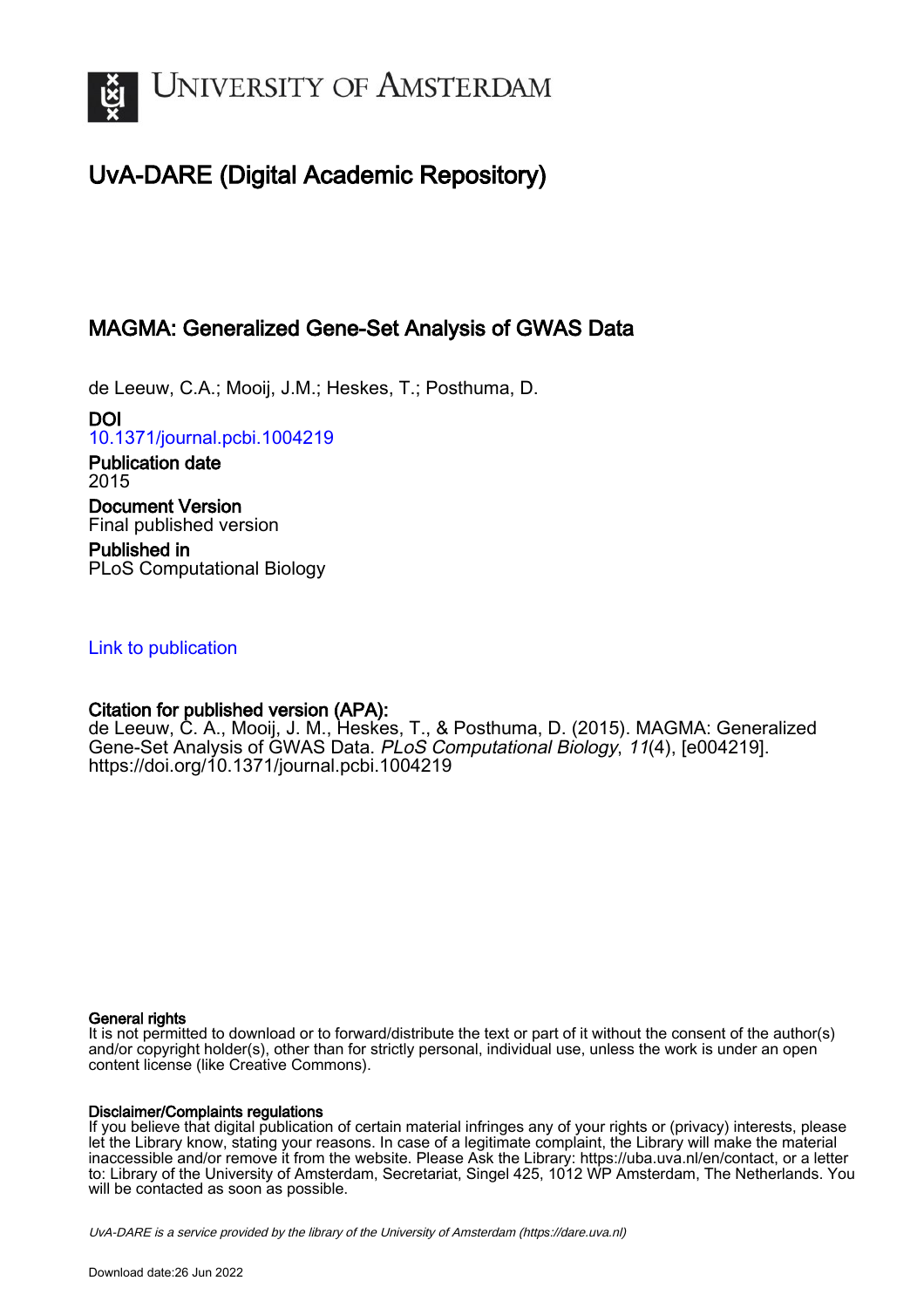

# **O** OPEN ACCESS

Citation: de Leeuw CA, Mooij JM, Heskes T, Posthuma D (2015) MAGMA: Generalized Gene-Set Analysis of GWAS Data. PLoS Comput Biol 11(4): e1004219. doi:10.1371/journal.pcbi.1004219

Editor: Hua Tang, Stanford University, UNITED **STATES** 

Received: October 24, 2014

Accepted: March 2, 2015

Published: April 17, 2015

Copyright: © 2015 de Leeuw et al. This is an open access article distributed under the terms of the [Creative Commons Attribution License,](http://creativecommons.org/licenses/by/4.0/) which permits unrestricted use, distribution, and reproduction in any medium, provided the original author and source are credited.

Data Availability Statement: MAGMA software and auxiliary files can be downloaded from [http://ctglab.nl/](http://ctglab.nl/software/magma) [software/magma](http://ctglab.nl/software/magma). Data used in this study can be obtained via the following URLs: WTCCC Crohn's Disease GWAS data: <http://www.wtccc.org.uk> MSigDB Canonical pathways: [http://www.](http://www.broadinstitute.org/gsea/msigdb) [broadinstitute.org/gsea/msigdb](http://www.broadinstitute.org/gsea/msigdb) HapMap 3 data: [http://](http://hapmap.ncbi.nlm.nih.gov) [hapmap.ncbi.nlm.nih.gov](http://hapmap.ncbi.nlm.nih.gov) 1,000 Genomes data: [http://](http://www.1000genomes.org) [www.1000genomes.org](http://www.1000genomes.org)

Funding: This study was conducted as part of the Complexity project of the Netherlands Scientific Organisation [\(www.nwo.nl\)](http://www.nwo.nl), grant NWO 645-000-003 (DP, TH). Statistical analyses were carried out on the Genetic Cluster Computer ([http://www.geneticcluster.](http://www.geneticcluster.org) RESEARCH ARTICLE

# MAGMA: Generalized Gene-Set Analysis of GWAS Data

#### Christiaan A. de Leeuw<sup>1,2\*</sup>, Joris M. Mooij<sup>3</sup>, Tom Heskes<sup>2</sup>, Danielle Posthuma<sup>1,4</sup>

1 Department of Complex Trait Genetics, Center for Neurogenomics and Cognitive Research, VU University Amsterdam, Amsterdam, The Netherlands, 2 Institute for Computing and Information Sciences, Radboud University Nijmegen, Nijmegen, The Netherlands, 3 Informatics Institute, University of Amsterdam, Amsterdam, The Netherlands, 4 Department of Clinical Genetics, VU University Medical Centre Amsterdam, Neuroscience Campus Amsterdam, The Netherlands

c.a.deleeuw@vu.nl

# Abstract

By aggregating data for complex traits in a biologically meaningful way, gene and gene-set analysis constitute a valuable addition to single-marker analysis. However, although various methods for gene and gene-set analysis currently exist, they generally suffer from a number of issues. Statistical power for most methods is strongly affected by linkage disequilibrium between markers, multi-marker associations are often hard to detect, and the reliance on permutation to compute p-values tends to make the analysis computationally very expensive. To address these issues we have developed MAGMA, a novel tool for gene and geneset analysis. The gene analysis is based on a multiple regression model, to provide better statistical performance. The gene-set analysis is built as a separate layer around the gene analysis for additional flexibility. This gene-set analysis also uses a regression structure to allow generalization to analysis of continuous properties of genes and simultaneous analysis of multiple gene sets and other gene properties. Simulations and an analysis of Crohn's Disease data are used to evaluate the performance of MAGMA and to compare it to a number of other gene and gene-set analysis tools. The results show that MAGMA has significantly more power than other tools for both the gene and the gene-set analysis, identifying more genes and gene sets associated with Crohn's Disease while maintaining a correct type 1 error rate. Moreover, the MAGMA analysis of the Crohn's Disease data was found to be considerably faster as well.

## Author Summary

Gene and gene-set analysis are statistical methods for analysing multiple genetic markers simultaneously to determine their joint effect. These methods can be used when the effects of individual markers is too weak to detect, which is a common problem when studying polygenic traits. Moreover, gene-set analysis can provide additional insight into functional and biological mechanisms underlying the genetic component of a trait. Although a number of methods for gene and gene-set analysis are available however, they generally suffer from various statistical issues and can be very time-consuming to run. We have therefore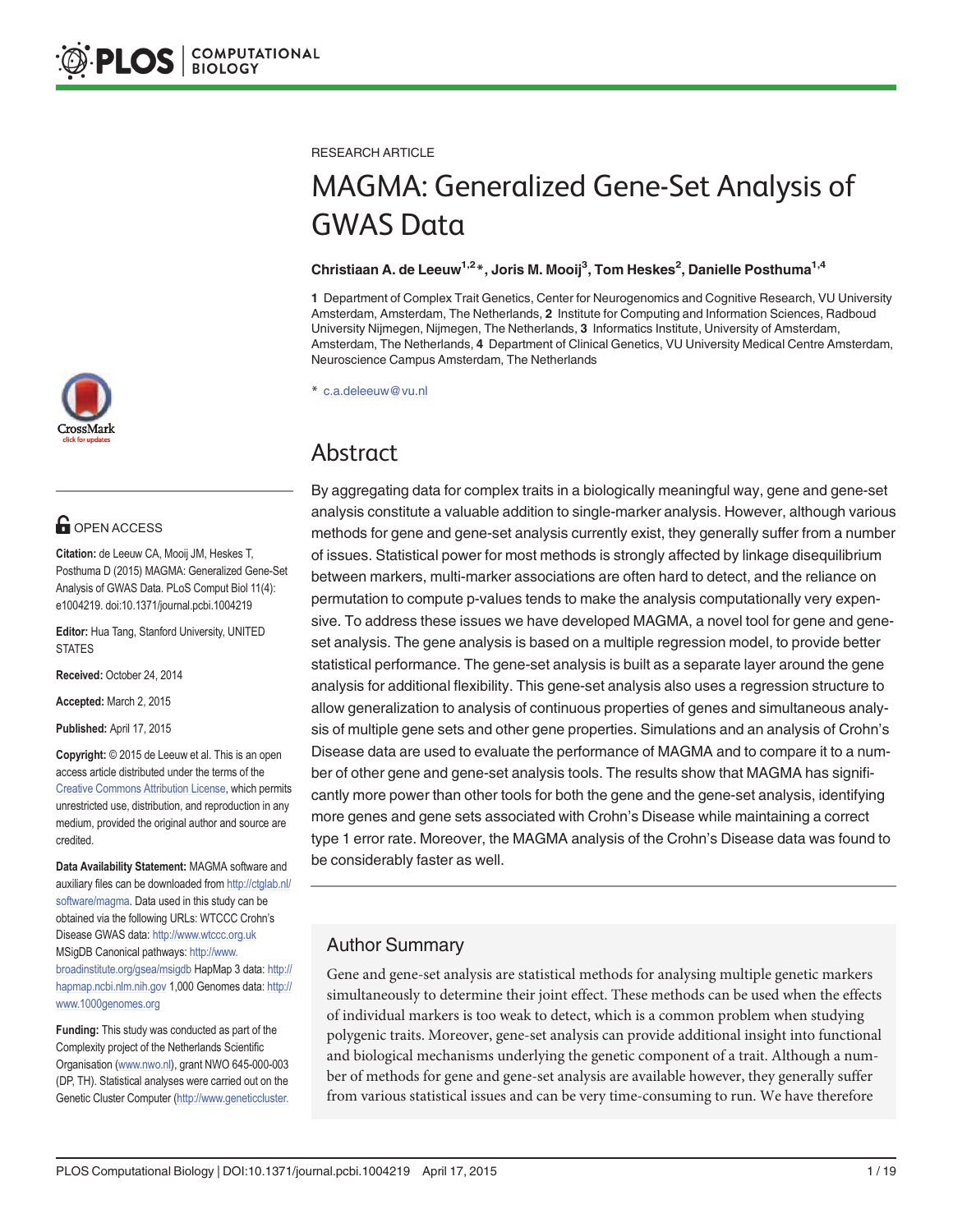<span id="page-2-0"></span>[org](http://www.geneticcluster.org)) funded by the Netherlands Scientific Organisation, grant NWO 480-05-003 (DP). The funders had no role in study design, data collection and analysis, decision to publish, or preparation of the manuscript.

Competing Interests: The authors have declared that no competing interests exist.

developed a new method called MAGMA to address these issues, and have compared it to a number of existing tools. Our results show that MAGMA detects more associated genes and gene-sets than other methods, and is also considerably faster. The way the method is set up also makes it highly flexible. This makes it suitable as a basis for more general statistical analyses aimed at investigating more complex research questions.

#### Introduction

In the past decade, genome-wide association studies (GWAS) have successfully identified new genetic variants for a wide variety of phenotypes [\[1](#page-18-0)]. However, despite growing sample sizes, the genetic variants discovered by GWAS generally account for only a fraction of the total heritability of a phenotype  $[2,3]$  $[2,3]$ . More than anything, GWAS has shown that many phenotypes, such as height  $[4]$  $[4]$ , schizophrenia  $[5]$  $[5]$  and BMI  $[6]$  $[6]$  are highly polygenic and influenced by thousands of genetic variants with small individual effects, requiring very large sample sizes to detect them.

Gene and gene-set analysis have been suggested as potentially more powerful alternatives to the typical single-SNP analyses performed in GWAS [\[7](#page-18-0)]. In gene analysis, genetic marker data is aggregated to the level of whole genes, testing the joint association of all markers in the gene with the phenotype. Similarly, in gene-set analysis individual genes are aggregated to groups of genes sharing certain biological, functional or other characteristics. Such aggregation has the advantage of considerably reducing the number of tests that need to be performed, and makes it possible to detect effects consisting of multiple weaker associations that would otherwise be missed. Moreover, gene-set analysis can provide insight into the involvement of specific biological pathways or cellular functions in the genetic etiology of a phenotype. Gene-set analysis methods can be subdivided into self-contained and competitive analysis, with the self-contained type testing whether the gene set contains any association at all, and the competitive type testing whether the association in the gene set is greater than in other genes [[7\]](#page-18-0).

Various methods for gene and gene-set analysis are currently available  $[7-13]$  $[7-13]$  $[7-13]$ . However, one concern with most existing methods is that they first summarize associations per marker before aggregating them to genes or gene sets. As demonstrated by Moskvina et al. this makes the statistical power strongly dependent on local linkage disequilibrium (LD) [[14](#page-18-0)], and also reduces power to detect associations dependent on multiple markers.

An additional concern is that current gene-set analysis methods generally use a permutation-based approach. These are often very computationally demanding, and since no parametric model is used it is often not made explicit which null hypothesis is being evaluated and what assumptions are made. This makes it more difficult to determine the properties of the analysis such as how the significance of a gene set relates to the significance of its constituent genes or whether the analysis corrects for a polygenic architecture. This complicates the interpretation of results and hampers comparison between results of different gene-set analysis methods.

To address such issues we have developed MAGMA (Multi-marker Analysis of GenoMic Annotation), a fast and flexible tool for gene and gene-set analysis of GWAS genotype data. MAGMA's gene analysis uses a multiple regression approach to properly incorporate LD between markers and to detect multi-marker effects. The gene-set analysis is built as a distinct layer around this gene analysis, providing the flexibility to independently change and expand both the gene and the gene-set analysis. Both self-contained and competitive gene-set analyses are implemented using a gene-level regression model. This regression approach offers a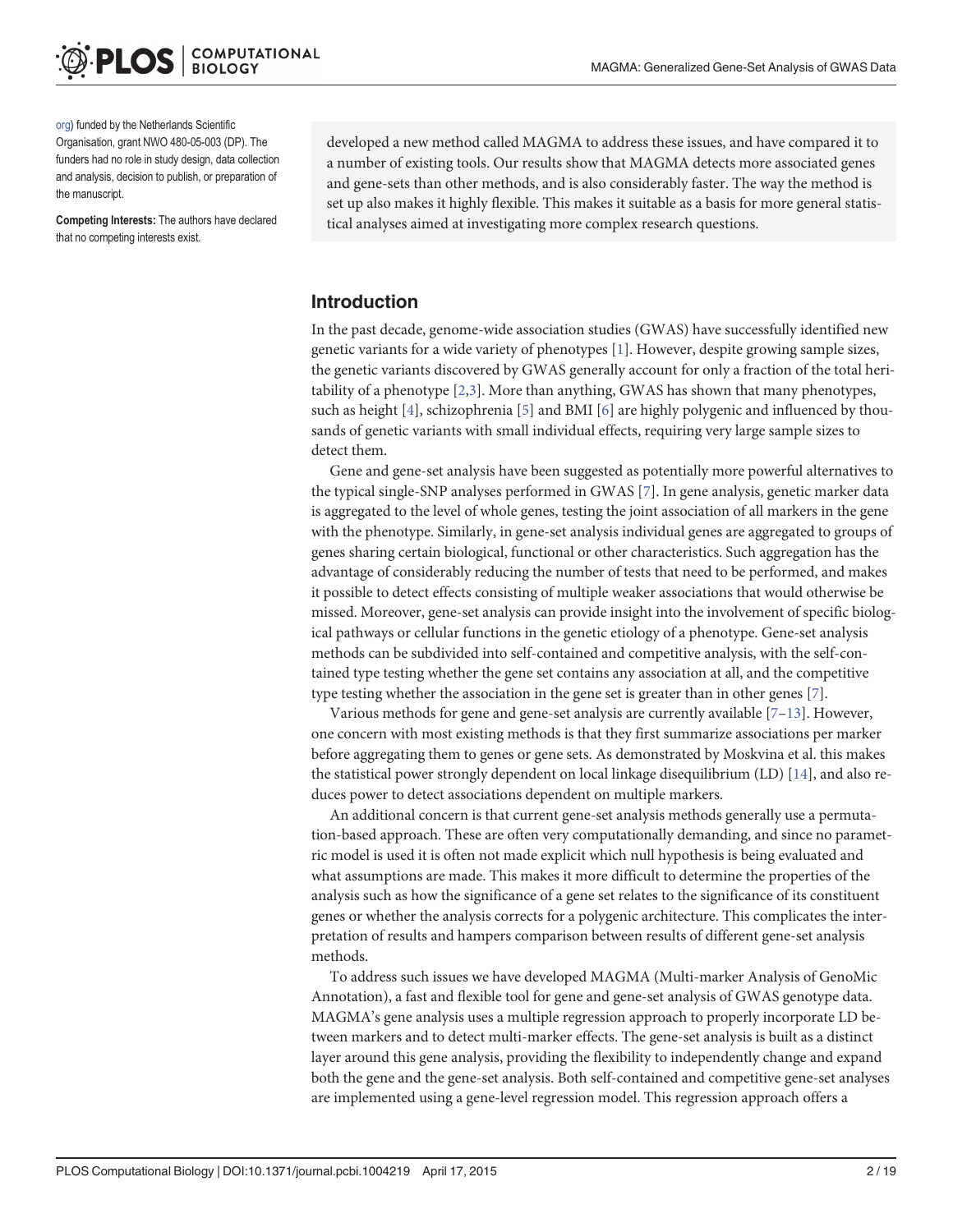<span id="page-3-0"></span>generalized framework which can also analyse continuous gene properties such as gene expression levels as well as conditional analyses of gene sets and other gene properties, and which can be extended to allow joint and interaction analysis of multiple gene sets and other gene properties as well. More traditional gene analysis models are also implemented, for comparison and to provide analysis of SNP summary statistics.

To evaluate the performance of MAGMA we have applied it to the Wellcome Trust Case-Control Consortium (WTCCC) Crohn's Disease (CD) GWAS data-set [\[15\]](#page-18-0), using the MSigDB Canonical Pathways [\[16\]](#page-18-0) for the gene-set analysis. Simulation studies were performed to verify type 1 error rates for MAGMA. The CD data set was then analysed using MAGMA and with five commonly used other tools for gene and gene-set analyses, specifically VEGAS [\[17\]](#page-18-0), PLINK [\[8\]](#page-18-0), ALIGATOR [\[9](#page-18-0)], INRICH [\[10\]](#page-18-0) and MAGENTA [\[12\]](#page-18-0). The results show that MAGMA has greater statistical power than the other methods, while also being considerably faster.

### Materials and Methods

#### Model structure

The gene-set analysis is divided into two distinct and largely independent parts. In the first part a gene analysis is performed to quantify the degree of association each gene has with the phenotype. In addition the correlations between genes are estimated. These correlations reflect the LD between genes, and are needed in order to compensate for the dependencies between genes during the gene-set analysis. The gene p-values and gene correlation matrix are then used in the second part to perform the actual gene-set analysis.

The advantage of decoupling these two parts of the analysis in this manner is that each can be changed independently from the other, simplifying the development of changes and extensions to either part of the model. Moreover, since the second part only uses the output from the first part and not the raw genotype data they do not need to be performed at the same time or place, making it much more straightforward to perform multiple gene-set analyses on the same data or to analyse multiple data sets across a large-scale collaboration.

#### Gene analysis

The gene analysis in MAGMA is based on a multiple linear principal components regression [\[18](#page-18-0)] model, using an F-test to compute the gene p-value. This model first projects the SNP matrix for a gene onto its principal components (PC), pruning away PCs with very small eigenvalues, and then uses those PCs as predictors for the phenotype in the linear regression model. This improves power by removing redundant parameters, and guarantees that the model is identifiable in the presence of highly collinear SNPs. By default only 0.1% of the variance in the SNP data matrix is pruned away.

With  $X_g^*$  the matrix of PCs, Y the phenotype and  $W$  an optional matrix of covariates the model can thus be written as  $Y = \alpha_{0g} \vec{1} + X_g^* \alpha_g + W \beta_g + \varepsilon_g$ , where the parameter vector  $\alpha_g$ represents the genetic effect,  $\beta_g$  the effect of the optional covariates,  $\alpha_{0g}$  the intercept and  $\epsilon_g$  the vector of residuals. The F-test uses the null-hypothesis  $H_0: \alpha_g = \vec{0}$  of no effect of gene g on the phenotype Y, conditional on all covariates.

This choice of gene analysis model is motivated by a balance of statistical and practical concerns. This multiple regression model ensures that LD between SNPs is fully accounted for. It also offers the flexibility to accommodate additional covariates and interaction terms as needed without changing the model. At the same time, since the F-test has a known asymptotic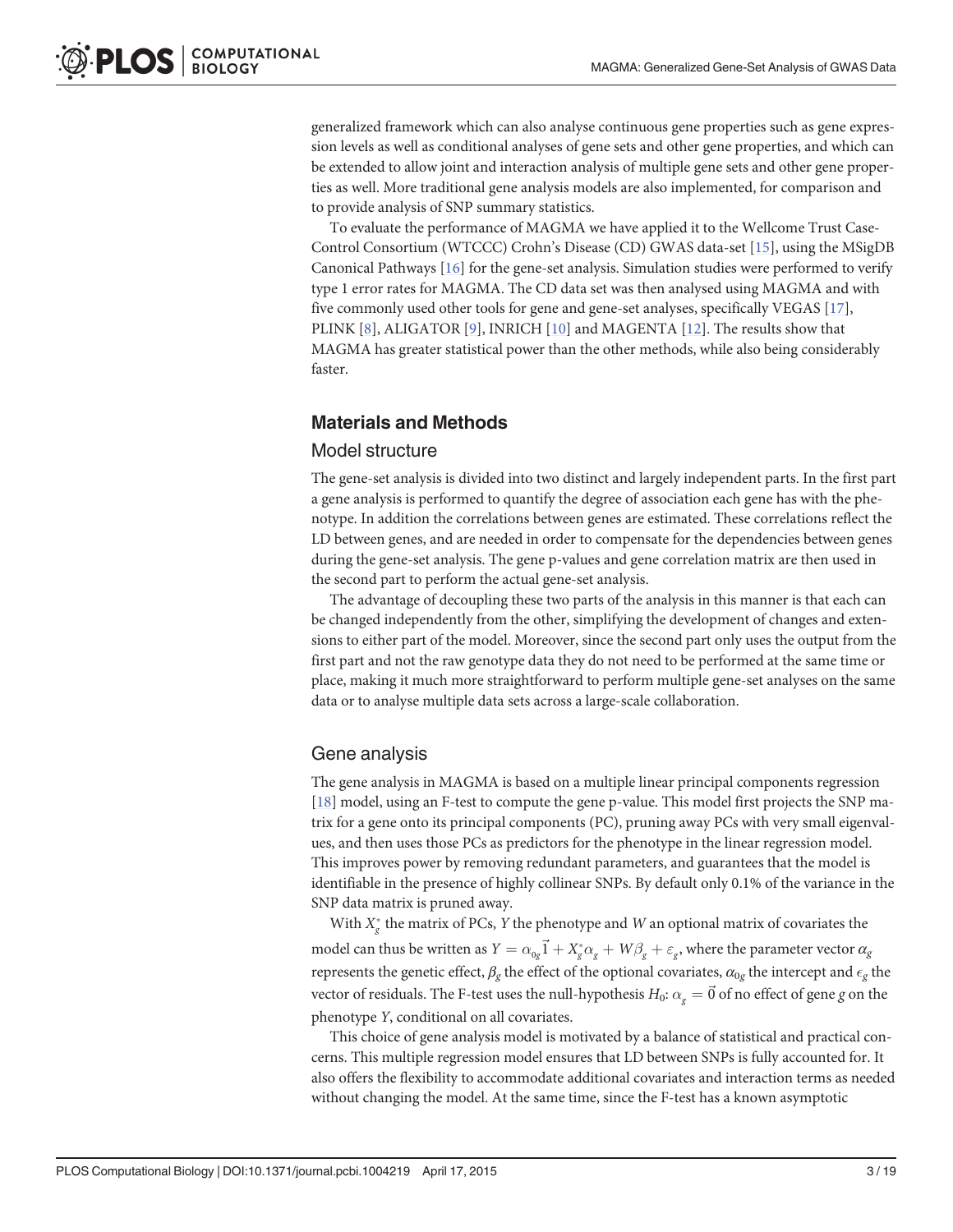sampling distribution the gene p-values take very little time to compute, making the gene analysis much faster than permutation-based alternatives.

The linear regression model is also applied when Y is a binary phenotype. Although this violates some assumptions of the F-test, comparison of the F-test p-values with p-values based on permutation of the F-statistic shows that the F-test remains accurate (see 'Supplemental Methods—Implementation Details'). MAGMA therefore uses the asymptotic F-test p-values by default, though it also offers an option to compute permutation-based p-values using an adaptive permutation procedure. In addition, comparison with logistic regression models shows that the results of the linear model are effectively equivalent to that of the more conventional logistic regression model, but without the computational cost.

#### Gene-set analysis

To perform the gene-set analysis, for each gene g the gene p-value  $p_g$  computed with the gene analysis is converted to a Z-value  $z_g = \Phi^{-1}(1 - p_g)$ , where  $\Phi^{-1}$  is the probit function. This yields a roughly normally distributed variable Z with elements  $z_g$  that reflects the strength of the association each gene has with the phenotype, with higher values corresponding to stronger associations.

Self-contained gene-set analysis tests whether the genes in a gene-set are jointly associated with the phenotype of interest. As such, using this variable Z a very simple intercept-only linear regression model can now be formulated for each gene set s of the form  $Z_s = \beta_0 \vec{1} + \varepsilon_s$ , where  $Z_s$  is the subvector of Z corresponding to the genes in s. Evaluating  $\beta_0 = 0$  against the alternative  $\beta_0 > 0$  yields a self-contained test, since under the self-contained null hypothesis that none of the genes is associated with the phenotype  $z_e$  has a standard normal distribution for every gene g.

Competitive gene-set analysis tests whether the genes in a gene-set are more strongly associated with the phenotype of interest than other genes. To test this within the regression framework the model is first expanded to include all genes in the data. A binary indicator variable  $S_s$ with elements  $s_g$  is then defined, with  $s_g = 1$  for each gene g in gene set s and 0 otherwise. Adding  $S_s$  as a predictor of Z yields the model  $Z = \beta_{0s} \vec{1} + S_s \beta_s + \varepsilon$ . The parameter  $\beta_s$  in this model reflects the difference in association between genes in the gene set and genes outside the gene set, and consequently testing the null hypothesis  $\beta_s = 0$  against the one-sided alternative  $\beta_s > 0$ provides a competitive test. Note that this is equivalent to a one-sided two-sample t-test comparing the mean association of gene-set genes with the mean association of genes not in the gene-set. Similarly, the self-contained analysis is equivalent to a one-sided single-sample t-test comparing the mean association of gene-set genes to 0.

It should be clear that in this framework, the gene-set analysis models are a specific instance of a more general gene-level regression model of the form  $Z = \beta_0 \vec{1} + C_1 \beta_1 + C_2 \beta_2 + \ldots + \varepsilon$ . The variables  $C_1, C_2, \ldots$ , in this generalized gene-set analysis model can reflect any gene property, from the binary indicators used for the competitive gene-set analysis to continuous variables such as gene size and expression levels. Any transformations of, and interactions between, such gene properties can also be added. This generalized gene-set analysis model thus allows for testing of conditional, joint and interaction effects of any combination of gene sets and other gene properties. In practice, the competitive gene-set analysis implemented in MAGMA in fact uses such a generalized model by default, performing a conditional test of  $\beta_s$  corrected for the potentially confounding effects of gene size, gene density and (if applicable, e.g. in meta-analysis) difference in underlying sample size, if such effects are present. This is achieved by adding these variables, as well as the log of these variables, as covariates to the gene-level regression model. The gene density is defined as the ratio of effective gene size to the total number of SNPs in the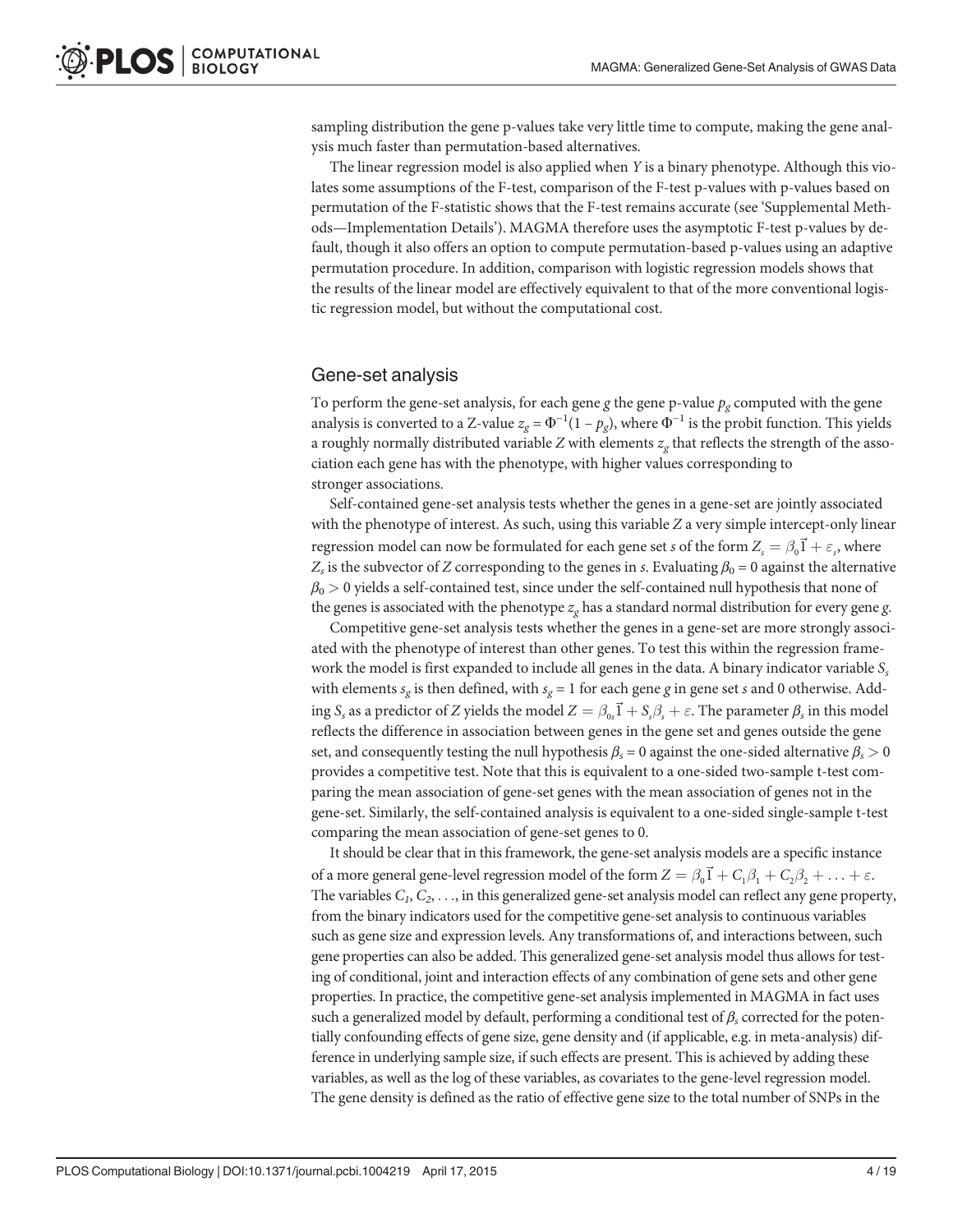<span id="page-5-0"></span>gene, with the effective gene size in turn defined as the number of principal components that remain after pruning.

One complication that arises in this gene-level regression framework is that the standard linear regression model assumes that the error terms have independent normal distributions, gene, with the  $\epsilon$ <br>main after prun<br>One compli<br>linear regressic<br>i.e.  $\varepsilon \sim \text{MVN}(\overline{0})$  $\overrightarrow{0}$ ,  $\sigma^2 I$ ). However, due to LD, neighbouring genes will generally be correlated, violating this assumption. This issue can be addressed by using Generalized Least Squares aplinear regression model assumes that the error<br>i.e.  $\varepsilon$ ~MVN( $\overrightarrow{0}$ ,  $\sigma$ <sup>2</sup>I). However, due to LD, nei<br>lating this assumption. This issue can be addre<br>proach instead, and assuming that  $\varepsilon$ ~MVN( $\overline{0}$  $\overrightarrow{0}$ ,  $\sigma^2 R$ ). In MAGMA, the required gene-gene correlation matrix R is approximated by using the correlations between the model sum of squares (SSM) of each pair of genes from the gene analysis multiple regression model, under their joint null hypothesis of no association. These correlations are a function of the correlations between the SNPs in each pair of genes and thus provide a good reflection of the LD, and since they have a convenient closed-form solution they are easy to compute (see also 'Supplemental Methods—Implementation Details'). Note that for the self-contained analysis, the submatrix  $R_s$  corresponding to only the genes in the gene set is used instead of R. In addition, since the self-contained null hypothesis guarantees that all  $z<sub>g</sub>$  have a standard normal distribution, the error variance  $\sigma^2$  can be set to 1.

#### Analysis of summary SNP statistics

Since raw genotype data may not always be available for analysis, MAGMA also provides more traditional SNP-wise gene analysis models of the type implemented in PLINK and VEGAS. These SNP-wise models first analyse the individual SNPs in a gene and combine the resulting SNP p-values into a gene test-statistic, and can thus be used even when only the SNP p-values are available. Although evaluation of the gene test-statistic does require an estimate of the LD between SNPs in the gene, estimates based on reference data with similar ancestry as the data the SNP p-values were computed from has been shown to yield accurate results  $[17,19]$  $[17,19]$ .

Two types of gene test statistics have been implemented in MAGMA: the mean of the  $\chi^2$  statistic for the SNPs in a gene, and the top  $\chi^2$  statistic among the SNPs in a gene. For the mean  $\chi^2$ statistic, a gene p-value is then obtained by using a known approximation of the sampling dis-tribution [\[20,21\]](#page-18-0). For the top  $\chi^2$  statistic such an approximation is not available, and therefore an adaptive permutation procedure is used to obtain an empirical gene p-value. A random phenotype is first generated for the reference data, drawing from the standard normal distribution. This is then permuted, and for each permutation the top  $\chi^2$  statistic is computed for every gene. The empirical p-value for a gene is then computed as the proportion of permuted top  $\chi^2$ statistics for that gene that are higher than its observed top  $\chi^2$  statistic. The required number of permutations is determined adaptively for each gene during the analysis, to increase computational efficiency. Further details can be found in 'Supplemental Methods—SNP-wise gene analysis'.

The MAGMA SNP-wise models can also be used to analyse raw genotype data, in which case the raw genotype data takes the place of the reference data and the SNP p-values are computed internally. Gene-set analysis based on these SNP-wise models proceeds in the same way as the gene-set analysis based on the multiple regression gene analysis model. The gene p-values resulting from the analysis are converted to Z-values in the same way to serve as input for the gene-set analysis. Similarly, the gene-gene correlation matrix  $R$  is obtained using the same formula as with the multiple regression model, but using the reference data to compute it.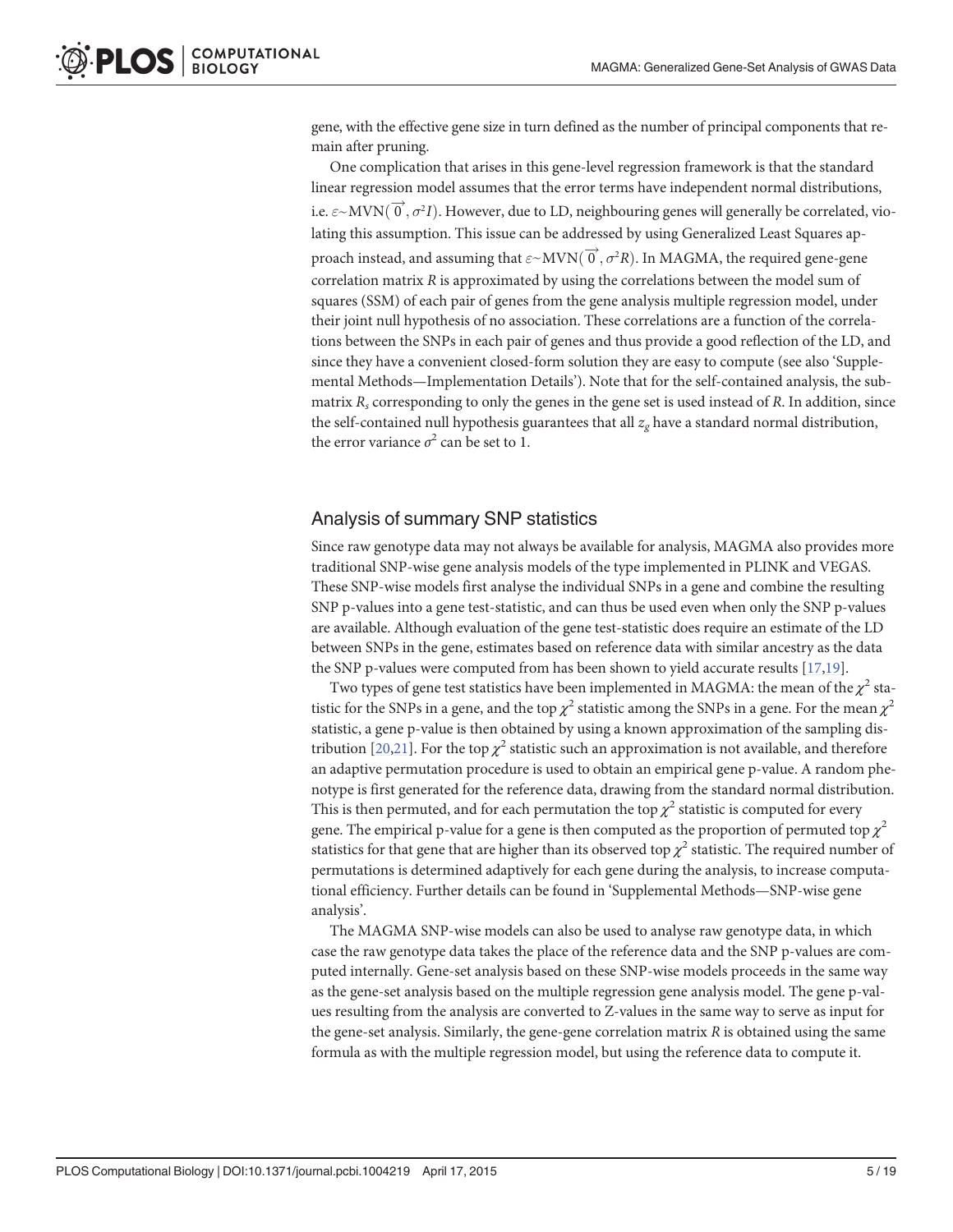## <span id="page-6-0"></span>Other features and implementation

A number of additional features has been implemented in MAGMA, more fully described in 'Supplemental Methods—Extensions'. Gene analysis can be expanded with a gene-environment interaction component, which can subsequently be carried over to the gene-set analysis. Options for aggregation of rare variants and for fixed-effects meta-analysis for both gene and gene-set analysis are also available. Efficient SNP to gene annotation and a batch mode for parallel processing are provided to simplify the overall analysis process. MAGMA is distributed as a standalone application using a command-line interface. The C++ source code is also made available, under an open source license. MAGMA can be downloaded from [http://ctglab.nl/](http://ctglab.nl/software/magma) [software/magma](http://ctglab.nl/software/magma).

#### Data

To evaluate the performance of MAGMA, the WTCCC Crohn's Disease (CD) GWAS data [\[15](#page-18-0)] in conjunction with both WTCCC control samples was used. The data was cleaned according to the protocol described by Anderson [\[22](#page-19-0)], resulting in a sample of 1,694 cases and 2,917 controls with data for 403,227 SNPs. The European samples from the 1,000 Genomes data  $[23]$  $[23]$  $[23]$  and the HapMap 3 data  $[24]$  were used as reference data sets for the summary statistics gene analysis.

SNPs were annotated to genes based on dbSNP version 135 SNP locations and NCBI 37.3 gene definitions. For the main analyses only SNPs located between a gene's transcription start and stop sites were annotated to that gene, yielding 13,172 protein-coding genes containing at least one SNP in the CD data. An additional annotation using a 10 kilobase window around each gene was made, yielding 16,970 genes, to determine the effect of using a window on relative performance. These two gene annotations were used for all analyses, to ensure that differences in default annotation settings did not cloud the comparison between tools. The 1,320 Canonical Pathways from the MSigDB database [\[16\]](#page-18-0) were used for the gene-set analysis. The relatively large number of gene sets and the fact that the MSigDB Canonical Pathways are drawn from a number of different gene-set databases ensures a wide variety of gene sets, which should prevent the results from being too dependent on the choice of gene-set database.

### Analysis of CD data

The MAGMA gene analysis was performed on the raw CD data using the PC regression model (MAGMA-main). Gene analyses with VEGAS and PLINK were performed using the mean SNP statistic for VEGAS and both the mean SNP statistic (PLINK-avg) and the top SNP statistic (PLINK-top) for PLINK. Pruning in PLINK was turned off for these analyses. An additional PLINK analysis using the mean SNP statistic with pruning set to its default (PLINK-prune) was performed as well.

To facilitate the comparison, several additional SNP-wise gene-set analyses were performed in MAGMA with test-statistics matching those of PLINK-avg, PLINK-top and VEGAS: mean  $\chi^2$ (MAGMA-mean) and top  $\chi^2$  (MAGMA-top) on the raw CD data to match the two PLINK analyses, and mean  $\chi^2$  using CD SNP p-values and with either HapMap reference data (MAGMApval) to match VEGAS or with 1,000 Genomes reference data (MAGMA-pval-1K). The SNP summary statistics used for VEGAS and MAGMA-pval were computed using PLINK '–assoc'.

Gene-set analysis for MAGMA was performed based on the PC regression gene analysis model (MAGMA-main) as well as on the SNP-wise model with 1,000 Genomes reference data (MAGMA-pval-1K). Several other analyses were performed for comparison: PLINK self-contained gene-set analysis without pruning (PLINK-avg) and with pruning (PLINK-prune), as well as ALIGATOR, INRICH and MAGENTA competitive gene-set analysis. PLINK operates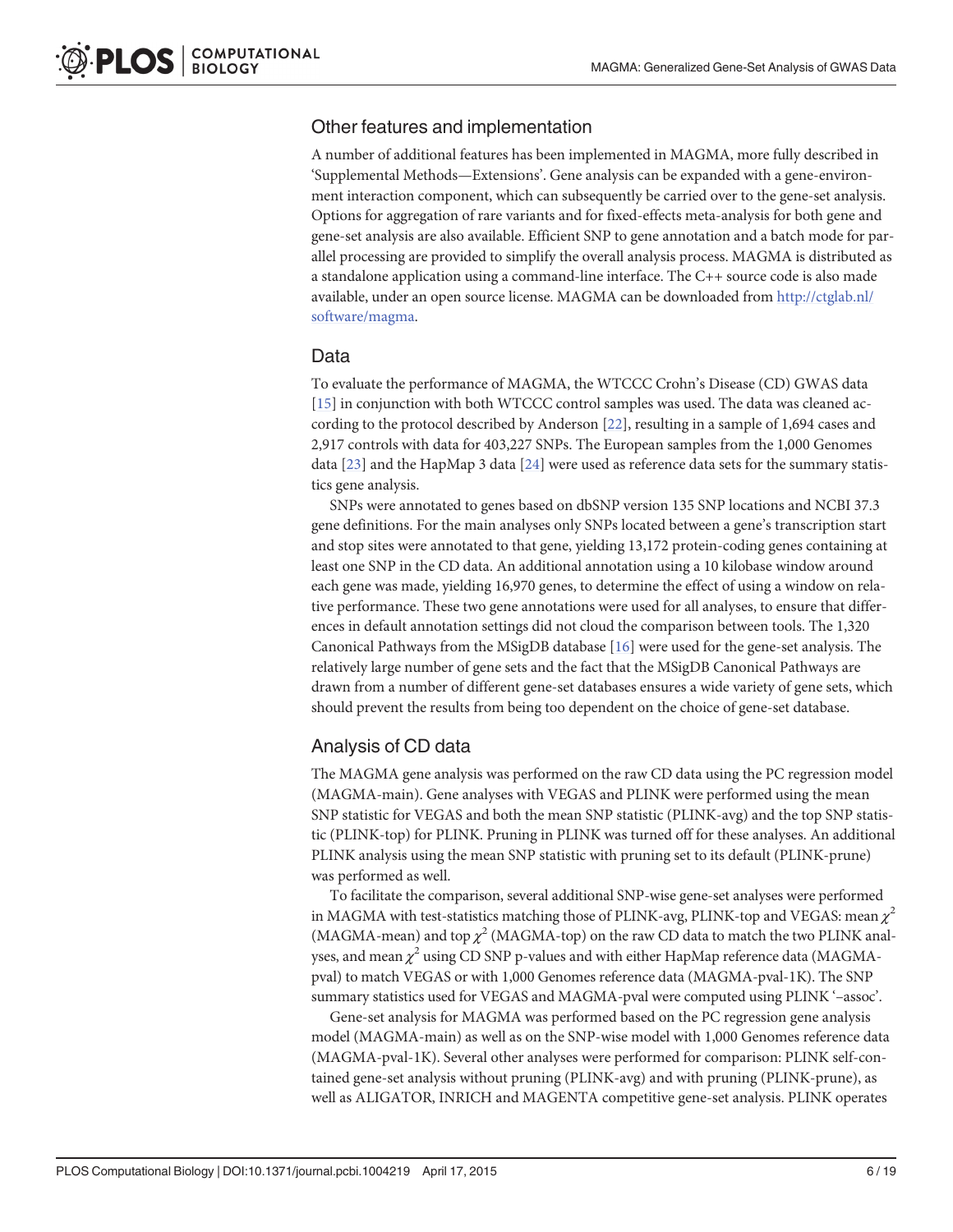| Name            | <b>Analysis</b>         | Input                            | <b>Settings</b>                      |
|-----------------|-------------------------|----------------------------------|--------------------------------------|
| MAGMA-main      | gene, self-cont., comp. | Raw data                         | Multiple regression model (per gene) |
| MAGMA-mean      | gene                    | Raw data                         | Mean SNP $\chi^2$ (per gene)         |
| MAGMA-top       | gene                    | Raw data                         | Top SNP $\chi^2$ (per gene)          |
| MAGMA-pval      | gene                    | SNP p-values, HapMap data        | Mean SNP $\chi^2$ (per gene)         |
| MAGMA-pval-1K   | gene, self-cont., comp. | SNP p-values, 1,000 Genomes data | Mean SNP $\chi^2$ (per gene)         |
| <b>VEGAS</b>    | gene                    | SNP p-values, HapMap data        | Mean SNP $\chi^2$ (per gene)         |
| PLINK-avg       | gene, self-contained    | Raw data                         | Mean SNP $\chi^2$                    |
| PLINK-prune     | gene, self-contained    | Raw data                         | Mean SNP $\chi^2$ , SNP pruning      |
| PLINK-top       | gene                    | Raw data                         | Top SNP $\chi^2$                     |
| <b>ALIGATOR</b> | competitive             | SNP p-values                     | 4 SNP p-value cut-offs               |
| <b>INRICH</b>   | competitive             | SNP p-values                     | 4 SNP p-value cut-offs               |
| <b>MAGENTA</b>  | competitive             | SNP p-values                     | 2 gene score quantile cut-offs       |

#### <span id="page-7-0"></span>Table 1. Overview of Crohn's Disease analyses.

doi:10.1371/journal.pcbi.1004219.t001

on raw genotype data, whereas all three competitive methods require only SNP p-values as input. No correction for stratification was used in any of the analyses except when explicitly specified. An overview of all analyses is given in Table 1.

#### **Results**

#### Type 1 error rates

Simulation was used to assess the type 1 error rates, using permutations of the CD phenotype to obtain a global null distribution of no associated SNPs (see 'Supplemental Methods—Simulation Studies' for details). For the gene analysis, type 1 error rates were found to be controlled at the nominal level of 0.050 for the PC regression model, the summary statistics analysis model, as well as the SNP-wise models (Table S1 in [S2 File](#page-15-0)).

The type 1 error rates for the gene-set analysis were also found to be well controlled for both the self-contained and competitive test (Table S2 in [S2 File](#page-15-0)). For the competitive test an additional simulation using a polygenic null model was performed, with effects explaining a combined 50% of the phenotypic variance assigned to randomly selected SNPs. This polygenic type 1 error rate was also well controlled. The type 1 error rates for the self-contained analysis under the polygenic null model are also shown. These are considerably inflated because selfcontained gene-set analysis by its definition is not designed to correct for polygenicity, illustrating the risk of performing self-contained analysis on polygenic phenotypes.

### Analysis of CD data—gene analysis

The results of the gene analyses of the CD data are summarized in [Table 2,](#page-8-0) which shows the number of significant genes at a number of different p-value thresholds. Since the Type 1 error rates have been shown to be properly controlled these results can serve as a good indicator of the relative power of the different methods, and compared to simulation-based power estimates this has the advantage that no assumptions about the genetic causal model. From [Table 2](#page-8-0) it is clear that whereas the power of all the other methods is very similar, the MAGMA-main model shows a clear advantage over the rest. After Bonferroni correction, MAGMA-main found a total of 10 genome-wide significant genes, including the well-known CD genes NOD2,  $ATG16L1$  and  $IL23R$  [[25](#page-19-0),[26](#page-19-0)]. This also indicates that although MAGMA can perform analysis of summary statistics, raw data analysis should always be preferred if possible.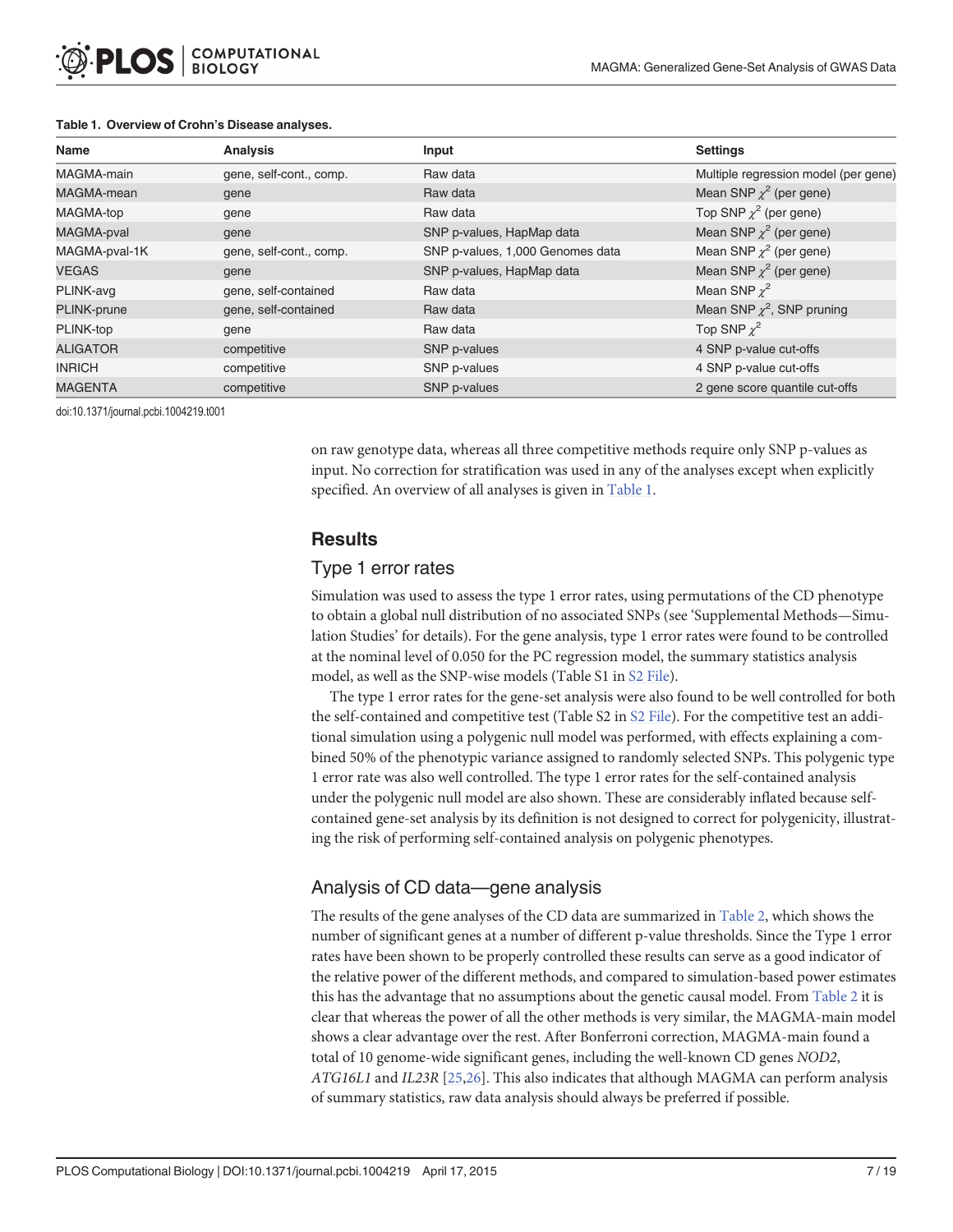|                          | <b>P-value threshold</b> |      |       |        |                 |                    |
|--------------------------|--------------------------|------|-------|--------|-----------------|--------------------|
| <b>Method</b>            | 0.05                     | 0.01 | 0.001 | 0.0001 | Bonf.           | <b>Total genes</b> |
| <b>Main analysis</b>     |                          |      |       |        |                 |                    |
| MAGMA-main               | 1203                     | 379  | 95    | 32     | 10              | 13172              |
| MAGMA-mean               | 917                      | 250  | 70    | 16     | $5\phantom{.0}$ | 13172              |
| MAGMA-top                | 934                      | 244  | 61    | 16     | 5               | 13172              |
| MAGMA-pval               | 927                      | 241  | 64    | 16     | 5               | 12797              |
| MAGMA-pval-1K            | 901                      | 245  | 61    | 13     | 5               | 13075              |
| PLINK-avg                | 944                      | 239  | 56    | 16     | $\overline{4}$  | 13172              |
| PLINK-top                | 903                      | 242  | 64    | 13     | 5               | 13172              |
| PLINK-prune              | 973                      | 257  | 58    | 16     | $\overline{4}$  | 13172              |
| <b>VEGAS</b>             | 915                      | 225  | 61    | 17     | 6               | 12455              |
| <b>Strat. correction</b> |                          |      |       |        |                 |                    |
| MAGMA-main               | 1141                     | 352  | 89    | 28     | 8               | 13172              |
| MAGMA-mean               | 897                      | 240  | 62    | 14     | $\overline{4}$  | 13172              |
| MAGMA-top                | 934                      | 230  | 63    | 12     | $\overline{4}$  | 13172              |
| <b>With 10kb Window</b>  |                          |      |       |        |                 |                    |
| MAGMA-main               | 1611                     | 505  | 126   | 45     | 13              | 16970              |
| MAGMA-mean               | 1215                     | 377  | 97    | 25     | $\overline{7}$  | 16970              |
| MAGMA-top                | 1247                     | 337  | 89    | 16     | 8               | 16970              |

#### <span id="page-8-0"></span>[Table 2.](#page-7-0) Number of significant genes at different p-value thresholds.

'Total genes' gives the number of genes analysed. This was lower for the summary statistics analyses because some genes contained no SNPs present in both CD data and reference data and because VEGAS does not analyse the X chromosome. As such, those genes effectively have a p-value of 1 by default. For permutation-based methods, p-values were based on up to 1,000,000 permutations. No stratification correction was used in the analyses except the three under the 'Strat. Correction' header.

doi:10.1371/journal.pcbi.1004219.t002

Specific implementation issues can be ruled out as the cause of the power difference since the PLINK and VEGAS analyses yield results highly similar to their matched MAGMA models [\(S9 Fig\)](#page-17-0), and using the pruning option in PLINK also has little effect on the overall results. This means that the difference must be due to the difference in the methods and test-statistics



different gene test-statistics, comparing analyses using (A) the mean  $\chi^2$  statistic with the top  $\chi^2$  statistic, (B) the mean  $\chi^2$  statistic and the PC regression model and (C) the top  $\chi^2$  statistic and the PC regression model. P-values below 10<sup>-8</sup> are truncated to 10<sup>-8</sup> (grey points) to preserve the visibility of the other points.

doi:10.1371/journal.pcbi.1004219.g001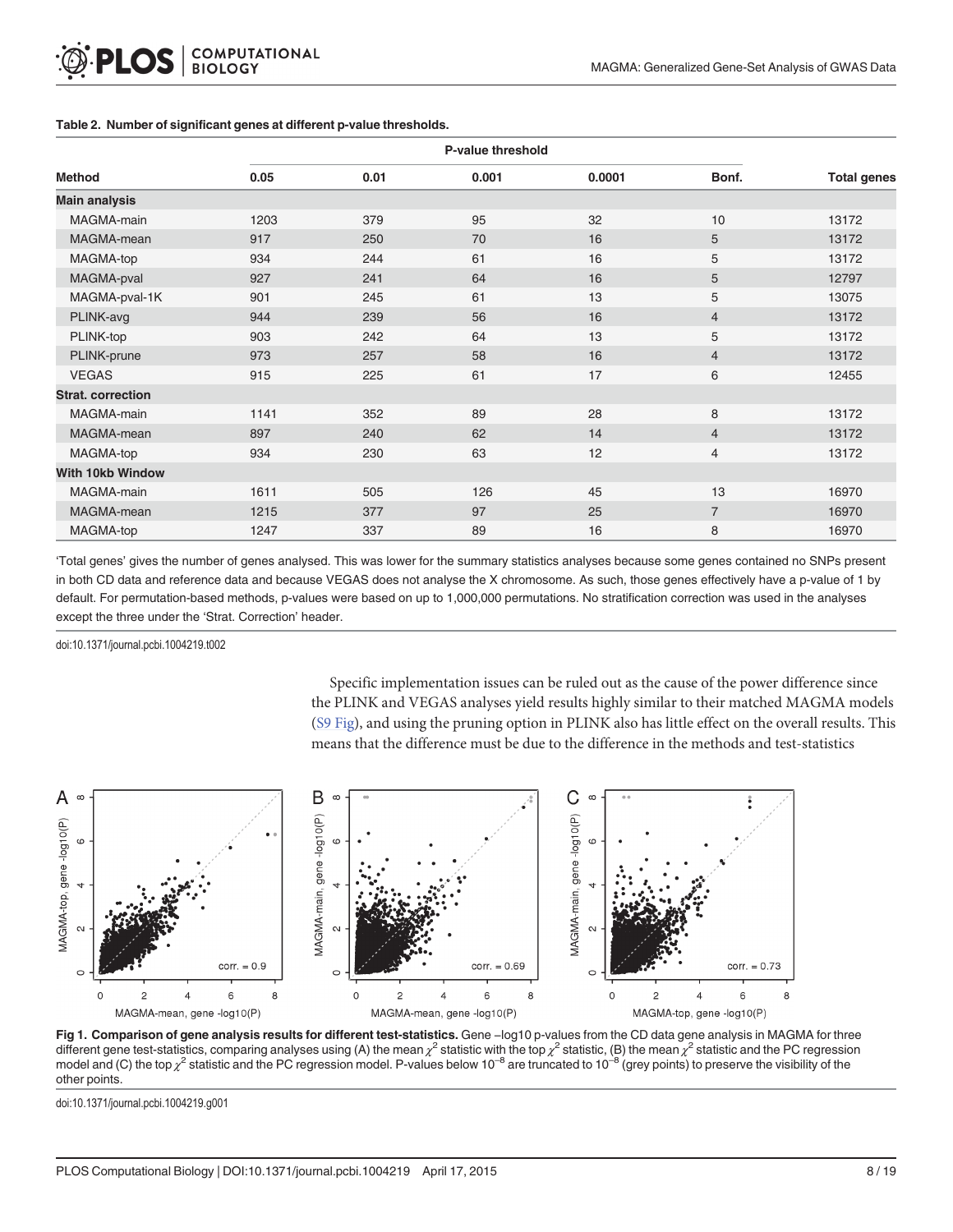<span id="page-9-0"></span>themselves. Comparing the MAGMA implementations of these models in [Fig 1,](#page-8-0) the mean  $\chi^2$ and top  $\chi^2$  approaches are shown to produce very similar p-values. Moreover, the plots reveal that the superior power of the MAGMA-main model does not arise from consistently lower gene p-values, but rather from a small set of genes with low p-values for MAGMA-main that are simply not picked up by the other approaches. This is likely to be related to the way LD between SNPs is handled, as that is one of the key differences between the multiple regression model of MAGMA-main and all the others. A post-hoc power simulation indeed indicates that multi-marker effects with weak marginals are the most probable explanation (see 'Supplemental Methods—Simulation Studies').

To increase the generalizability of these findings, two variations on the CD analyses were performed for MAGMA-main, MAGMA-mean and MAGMA-top. First, the analyses were repeated with 10 principal components computed from the whole data set as covariates to correct for possible stratification. The results are shown in [Table 2](#page-8-0) and [S10 Fig](#page-17-0). There is shown to be only very limited stratification, and although the power does decrease somewhat MAGMAmain's power advantage is maintained. The analyses were also repeated with the gene annotation extended to include a 10 kilobase window around each gene, with the comparison in [S11](#page-17-0) [Fig](#page-17-0) showing a considerable impact on the results. However, although this suggests that the choice of window can strongly affect the results of a gene analysis [Table 2](#page-8-0) shows that the relative power stays the same, with MAGMA-main again maintaining its superior power.

|                                              | P-value threshold |      |                |                |                         |
|----------------------------------------------|-------------------|------|----------------|----------------|-------------------------|
| <b>Method</b>                                | 0.05              | 0.01 | 0.001          | <b>FWER</b>    | <b>Tested gene sets</b> |
| Self-contained                               |                   |      |                |                |                         |
| MAGMA-main                                   | 448               | 253  | 120            | 39             | 1320                    |
| MAGMA-pval-1K                                | 257               | 108  | 28             | $\overline{4}$ | 1320                    |
| PLINK-avg                                    | 329               | 160  | 67             | 19             | 1320                    |
| PLINK-prune                                  | 361               | 181  | 86             | 27             | 1320                    |
| Competitive                                  |                   |      |                |                |                         |
| MAGMA-main                                   | 85                | 25   | 9              | $\mathbf{1}$   | 1320                    |
| MAGMA-main (no size correction) <sup>a</sup> | 105               | 33   | 9              | 3              | 1320                    |
| MAGMA-pval-1K                                | 80                | 11   | 3              |                | 1320                    |
| ALIGATOR (cut-off $= 0.01$ )                 | 94                | 38   | 12             | $\mathbf 0$    | 653                     |
| ALIGATOR (cut-off $= 0.005$ )                | 85                | 23   | $\overline{7}$ | $\mathbf{0}$   | 508                     |
| ALIGATOR (cut-off $= 0.001$ )                | 59                | 34   | 10             | $\mathbf 0$    | 149                     |
| ALIGATOR (cut-off $= 0.0001$ )               | 28                | 24   | 6              | $\mathbf{0}$   | 35                      |
| INRICH (cut-off $= 0.01$ )                   | 79                | 22   | 3              | $\mathbf{0}$   | 777                     |
| INRICH (cut-off $= 0.005$ )                  | 74                | 23   | $\overline{7}$ | $\mathbf{0}$   | 602                     |
| INRICH (cut-off $= 0.001$ )                  | 66                | 39   | 15             | $\mathbf 0$    | 213                     |
| INRICH (cut-off $= 0.0001$ )                 | 41                | 22   | 8              | 3              | 57                      |
| MAGENTA (cut-off $= 5th$ quant.)             | 83                | 20   | $\overline{4}$ | $\mathbf{0}$   | 952                     |
| MAGENTA (cut-off = $1st$ quant.)             | 50                | 25   | 6              | $\mathbf{0}$   | 389                     |

The FWER column corresponds to p-values below 0.05 after family-wise error correction, using Bonferroni correction for MAGMA, PLINK and MAGENTA and built-in FWER methods for INRICH and ALIGATOR. The 'Tested gene sets' column shows the number of gene sets for which p-values were computed, which were lower for INRICH, ALIGATOR and MAGENTA because some gene sets contained insufficiently many SNPs/intervals/genes with pvalue below the chosen cut-off. Note that such gene sets do remain part of the analysis and count towards the total number of tests conducted, their pvalues are effectively set to 1.

<sup>a</sup> in this analysis the default correction for gene size and gene density was turned off

doi:10.1371/journal.pcbi.1004219.t003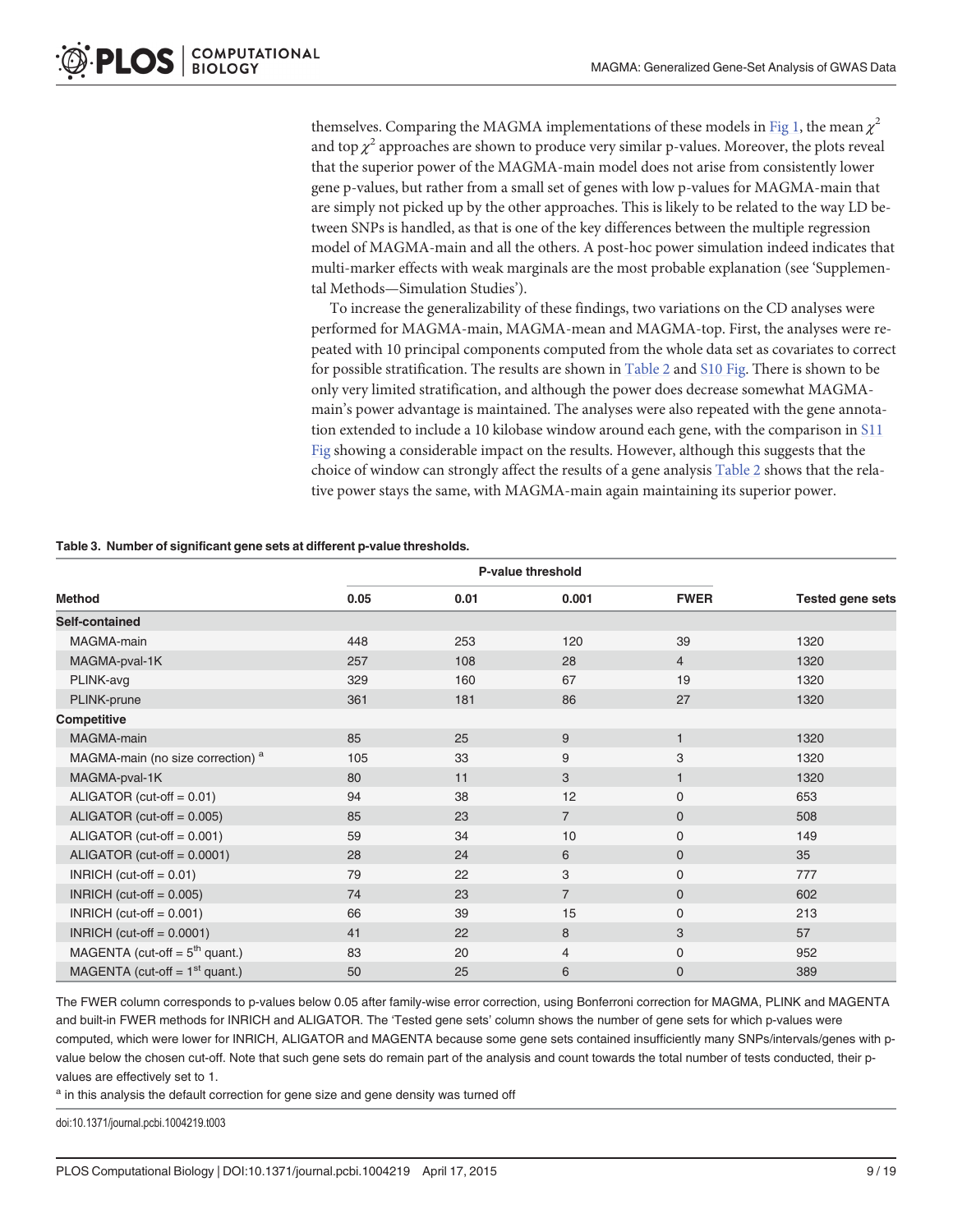<span id="page-10-0"></span>

Fig 2. Comparison of self-contained gene-set analysis results. Gene set—log10 p-values from the CD data self-contained gene-set analysis for MAGMA and PLINK. Panel (A) shows the PLINK-avg (no pruning) results compared with the MAGMA-main analysis, panel (B) the PLINK-prune results compared with the MAGMA-main analysis and (C) the two PLINK analyses compared to each other. P-values below  $10^{-8}$  are truncated to  $10^{-8}$  (grey points) to preserve the visibility of the other points.

doi:10.1371/journal.pcbi.1004219.g002

**COMPUTATIONAL**<br>BIOLOGY

#### Analysis of CD data—gene-set analysis

As with the gene analysis, the results of the CD analysis ([Table 3](#page-9-0) and Fig 2) can again serve as a gauge of the relative power of the different gene-set analysis methods. For the self-contained gene-set analysis this comparison is straightforward with MAGMA showing considerably more power than the two PLINK analyses. For the most part MAGMA's power advantage can be explained by the difference in the underlying gene model, given the superior power of the PC regression model over the SNP-wise model used by PLINK shown before. Differences in how the genes are combined may also play a role however since, in contrast to PLINK, MAGMA weighs genes equally rather than by the number of SNPs in them and explicitly takes correlations between genes into account. Of note is also that PLINK-prune does considerably better than PLINK-avg, and that its p-values are somewhat more strongly correlated with those of the MAGMA analysis (Fig 2). An additional summary statistics analysis (MAGMA-pval-1K) on SNP p-values and using 1,000 Genomes reference data was also performed. This showed less power than PLINK even though it uses the same model at the gene level, suggesting that the difference is due to how the genes are aggregated to gene-sets. One of the key differences in this regard is that PLINK gives larger genes greater weight whereas MAGMA weighs them equally. As such a likely explanation is that the PLINK results are partially driven by a smaller number of large genes, though constructing the intermediate models to verify this is beyond the scope of this paper.

The comparison of competitive methods is somewhat more complicated, due to the fact that ALIGATOR, INRICH and MAGENTA all use discretization using a p-value cut-off. This cut-off needs to be specified by the user and has no obvious default value, although for MA-GENTA the  $5<sup>th</sup>$  percentile cut-off is suggested as the most optimal [[12\]](#page-18-0). For ALIGATOR and INRICH the analysis was therefore performed at four different cut-offs (0.0001, 0.001, 0.005, 0.01), and for MAGENTA at two  $(5<sup>th</sup>$  and  $1<sup>st</sup>$  percentile).

Of the four tools, only MAGMA and INRICH yield significant results after multiple testing correction (Tables  $\frac{3}{2}$  $\frac{3}{2}$  $\frac{3}{2}$  and  $\frac{4}{2}$ ). As with the self-contained gene-set analysis, power for the MAGMA analysis is better when using raw data rather than SNP p-values as input, though both yield one significant gene set. For INRICH the results are strongly dependent on the SNP p-value cut-off used, with three significant gene sets at the 0.0001 cut-off but none at the higher ones, further emphasizing the problem of choosing the correct cut-off. It should also be noted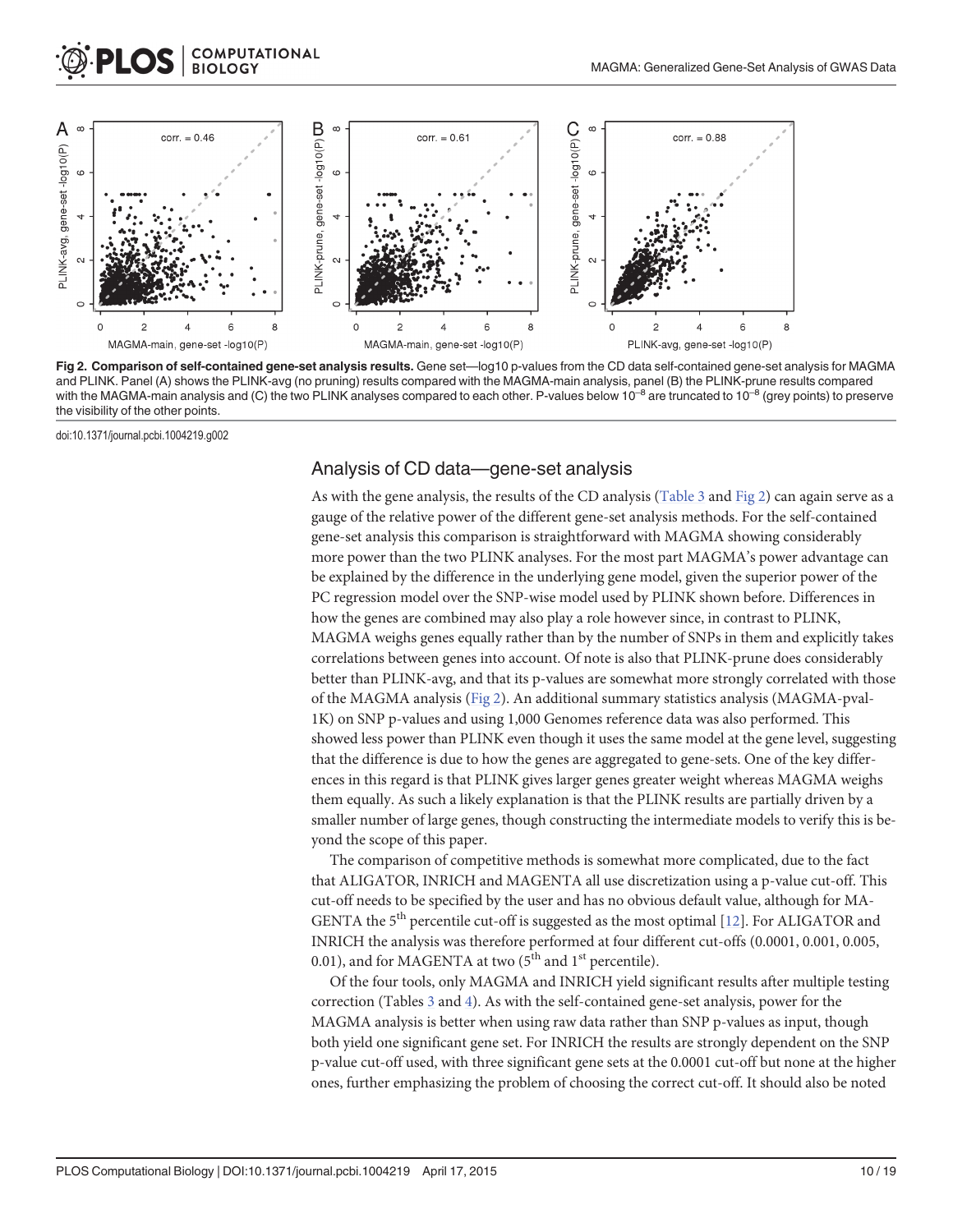|                                      | <b>MAGMA-main</b> |               | <b>MAGMA-pval</b> | <b>INRICH</b>      |                  |
|--------------------------------------|-------------------|---------------|-------------------|--------------------|------------------|
| Gene-set                             | Size correction   | No correction |                   | $Cut-off = 0.0001$ | $Cut-off = 0.01$ |
| Regulation of AMPK activity via LKB1 | 0.000026          | 0.000022      | 0.059             | 1 <sup>a</sup>     | 0.37             |
| ECM receptor interaction             | 0.000094          | 0.000015      | 0.00052           | 1 <sup>a</sup>     | 0.08             |
| Cell adhesion molecules              | 0.0001            | 0.000011      | 0.012             | 1 <sup>a</sup>     | 0.11             |
| Cytokine receptor interaction        | 0.004             | 0.01          | 0.000028          | 0.0007             | 0.091            |
| TCR calcium pathway                  | 0.034             | 0.024         | 0.11              | 0.0001             | 0.074            |
| NKT pathway                          | 0.052             | 0.073         | 0.034             | 0.0001             | 0.0022           |
| IL27 pathway                         | 0.3               | 0.36          | 0.22              | 0.0001             | 0.123            |

#### <span id="page-11-0"></span>[Table 4.](#page-10-0) Competitive gene-set p-values for MAGMA and INRICH significant gene-sets.

Significant p-values are highlighted in bold. MAGMA p-values compared against a Bonferroni-corrected threshold of 0.05/1320 = 0.000038. For INRICH, corrected p-values (not shown) are compared against a threshold of 0.05; corrected p-value for all three significant gene-sets is 0.049. <sup>a</sup> p-values were not computed because fewer than two genes in the set overlapped with an associated interval; p-values are therefore effectively equal to 1

doi:10.1371/journal.pcbi.1004219.t004

that the p-values have not been corrected for the fact that the gene-sets have been analysed under four different thresholds, and thus might not fall below the significance threshold if they were.

Looking at the results in more detail  $(Fig 3)$  also suggests that the differences in results are not merely due to a difference in power. The concordance between methods is poor, with only MAGENTA and ALIGATOR showing a reasonable correlation in results. Moreover, there is considerable discordance between different p-values cut-offs for the same methods as well ([Fig](#page-13-0) [4\)](#page-13-0). This suggests that the different methods, or methods at different p-value cut-offs, are sensitive to distinctly different kinds of gene set associations. In particular, MAGMA and the other three methods at higher p-value cut-offs would be expected to respond best to gene-sets containing a larger number of somewhat associated genes. Conversely, at lower p-value cut-offs the latter three should become more sensitive to gene-sets containing a small number of more strongly associated genes. This is exemplified by the INRICH analysis. At the 0.0001 cut-off only quite strongly associated genes are counted as relevant, but as there are only 42 such genes overall the three gene sets (containing either 26 or 29 genes) become significant despite each containing only three relevant genes.

Aside from differences between methods, [Table 3](#page-9-0) also shows a clear difference between selfcontained and competitive gene-set analysis. This is not a difference in power, but rather a difference of null hypothesis. Competitive tests attempt to correct for the baseline level of association present in the data and accordingly have a much more general null hypothesis. The impact of this difference in hypothesis can be illustrated by comparing the MAGMA self-contained and competitive analyses, since they are performed in the same framework. Whereas the self-contained analysis detects 39 gene sets that show association with the phenotype, the competitive analysis detects only one of those 39. For the remaining 38 gene sets, there is no evidence in the data that the associations in those gene sets are any stronger than would be expected by chance given the polygenic nature of CD. The gene-set that remains is the Regulation of AMPK via LKB1 (REACTOME) set. For two additional gene sets, Cell Adhesion Molecules (KEGG) and ECM-receptor Interaction (KEGG), the competitive p-value also drops below the significance threshold  $(Table 4$  and  $S12$  Fig) if the correction for gene size and gene density is turned off. This suggests that these gene sets do in fact contain significantly elevated levels of association, but that this is partially caused by confounding effects of the size and density of the genes they contain. Given the strength of the confounding effect it is evident that gene-set analyses should always be corrected for these and other potential confounders, to avoid false positive results. Full results for the analyses can be found in Table S5 in [S2 File](#page-15-0).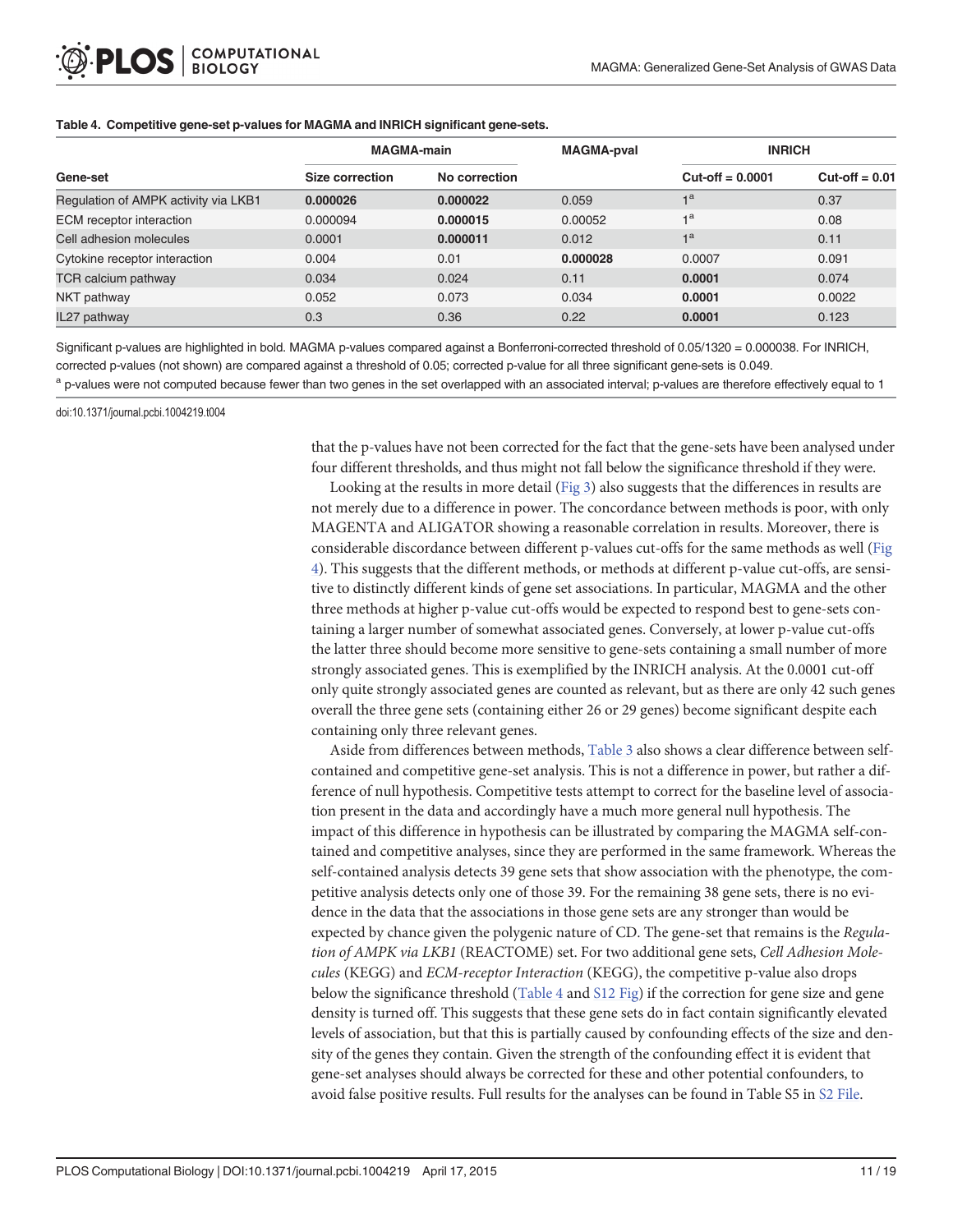<span id="page-12-0"></span>



ALIGATOR, INRICH and MAGENTA. Results for ALIGATOR and INRICH are shown for each for the SNP p-value cutoff that yielded the highest observed power (0.01 and 0.0001 respectively), MAGENTA at the advised 5<sup>th</sup> percentile cutoff. P-values for gene sets not evaluated by one of the methods are shown in grey. The shown correlations are for the <sup>−</sup>log10 p-values for gene-sets evaluated by both methods.

doi:10.1371/journal.pcbi.1004219.g003

### Computational performance

All analyses were performed on the Genetic Cluster Computer, which is part of the Dutch Lisa Cluster. In terms of computational performance MAGMA is shown to have a considerable advantage over the other methods  $(Table 5)$  $(Table 5)$  for both gene and gene-set analysis. The most marked difference is between MAGMA and PLINK, the only one of the alternative methods using raw data input. However, the raw data analysis in MAGMA outperforms the summary statistics methods as well. Although INRICH and ALIGATOR show comparable computation times at their lowest SNP p-value cut-off, the need to repeat the analysis at multiple cut-offs means the total analysis for both takes considerably longer.

The low MAGMA computation times are largely due to the choice of statistical model. Since the statistical tests used have known asymptotic sampling distributions the need for computationally demanding permutation or simulation schemes is avoided. Note however that the permutation-based SNP-wise analyses in MAGMA also show very reasonable computation times. These results demonstrate that, given efficient implementation, there is no computational reason to prefer analysis of summary statistics over raw data analysis, even when using permutation.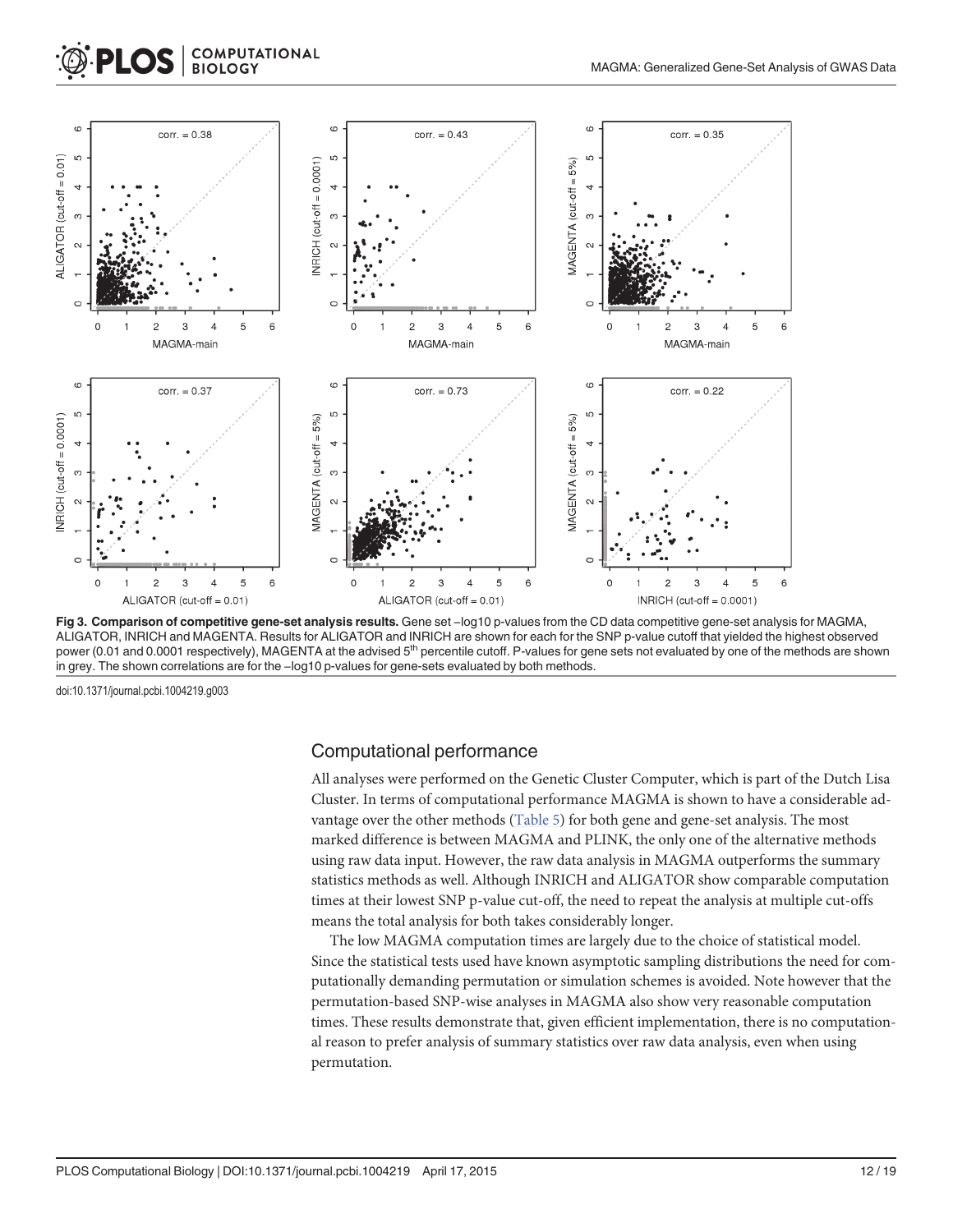<span id="page-13-0"></span>

competitive gene-set analysis at different SNP p-value cut-offs for ALIGATOR (top row), INRICH (middle row) and MAGENTA (bottom row). The highest cut-off on the horizontal axis is compared to each of the lower cut-offs. Poff on the horizontal axis is compared to each of the lower cut-offs. P-values for gene sets not evaluated at the lower cut-off are shown in grey. The shown correlations are for the  $-$ log10 p-values for gene-sets evaluat significance threshold.

doi:10.1371/journal.pcbi.1004219.g004

### **Discussion**

We have developed MAGMA, a fast and flexible method for performing gene and gene-set analysis in a two-tiered parametric framework. Comparison with a number of other, frequently used methods shows that MAGMA has better power for gene analysis as well as for both selfcontained and competitive gene-set analysis. An important factor in this is the multiple

**COMPUTATIONAL**<br>BIOLOGY

PLOS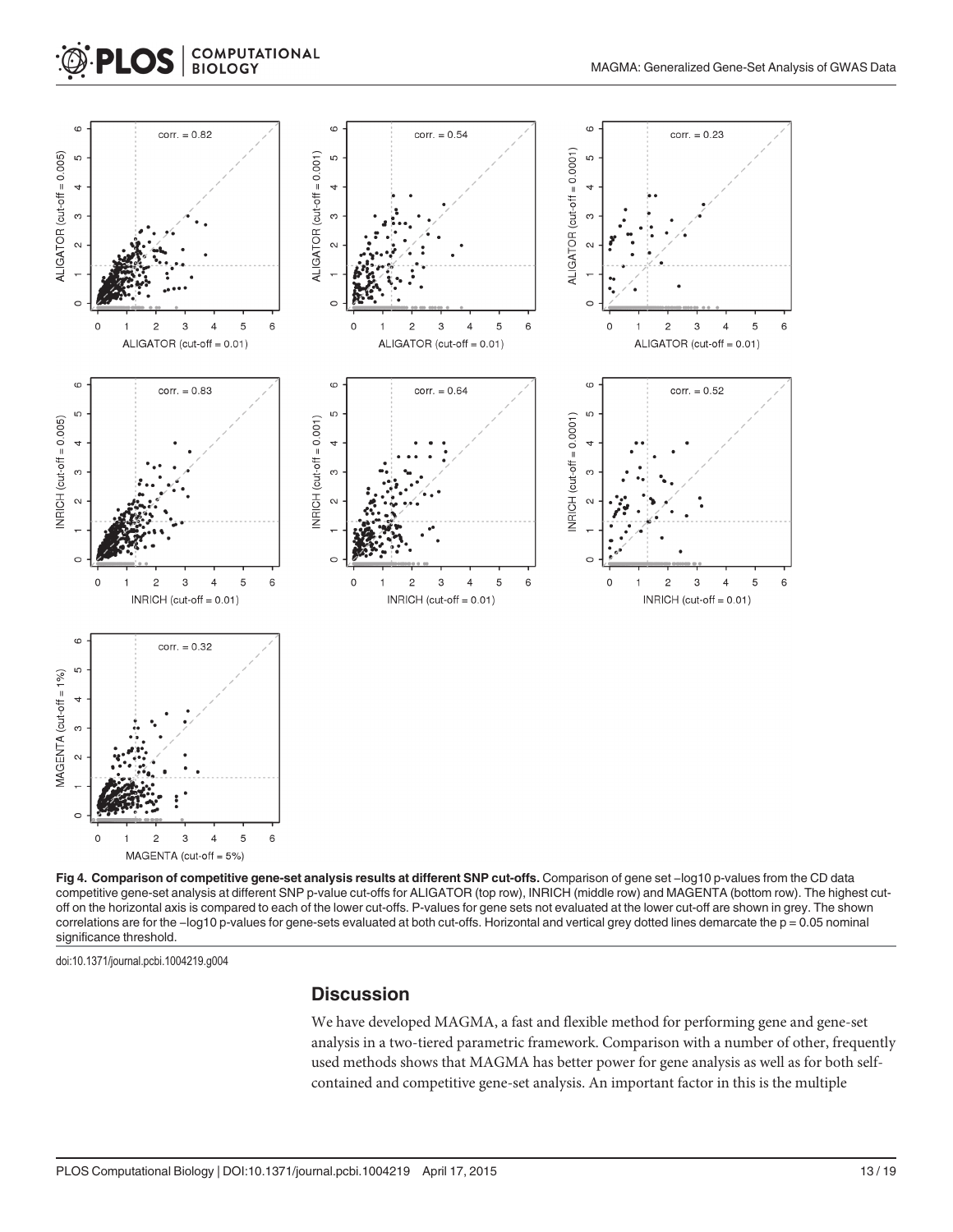#### <span id="page-14-0"></span>[Table 5.](#page-12-0) Computation times for gene and gene-set analyses.

| <b>Method</b>                              | <b>Computation time</b> | Factor       | <b>Type</b> |
|--------------------------------------------|-------------------------|--------------|-------------|
| Gene analysis                              |                         |              |             |
| MAGMA-main                                 | 00:00:44                | $\mathbf{1}$ | Raw data    |
| MAGMA-mean                                 | 00:01:00                | 1.4          | Raw data    |
| MAGMA-top <sup>a</sup>                     | 00:25:18                | 34.5         | Raw data    |
| MAGMA-pval                                 | 00:00:10                | 0.3          | Summary     |
| MAGMA-pval-1K                              | 00:00:54                | 1.2          | Summary     |
| PLINK-avgb                                 | 11:35:05                | 947.8        | Raw data    |
| PLINK-prune <sup>b</sup>                   | 08:55:13                | 729.8        | Raw data    |
| PLINK-topb                                 | 10:59:26                | 899.2        | Raw data    |
| <b>VEGAS<sup>a</sup></b>                   | 03:14:05                | 264.7        | Summary     |
| MAGMA-main (10 covariates) °               | 00:00:58                | 1.3          | Raw data    |
| PLINK-avg (1 covariate) <sup>c,d</sup>     | 160:39:03               | 13144.2      | Raw data    |
| PLINK-avg (10 covariates) <sup>c,d,e</sup> | > 857:54:57             | >70193.1     | Raw data    |
| <b>Gene-set analysis</b>                   |                         |              |             |
| MAGMA-main                                 | 00:01:56                | $\mathbf{1}$ | Raw data    |
| MAGMA-pval-1K                              | 00:01:09                | 0.6          | Summary     |
| PLINK-avg <sup>b</sup>                     | 44:20:40                | 1376.2       | Raw data    |
| PLINK-pruneb                               | 62:35:24                | 1942.4       | Raw data    |
| ALIGATOR total (4 cut-offs) <sup>t</sup>   | 02:37:11                | 81.3         | Summary     |
| $Cut-off = 0.01$                           | 01:23:15                | 43.1         | Summary     |
| $Cut-off = 0.0001$                         | 00:07:54                | 4.1          | Summary     |
| INRICH total (4 cut-offs) $9$              | 01:09:22                | 35.9         | Summary     |
| $Cut-off = 0.01$                           | 00:33:41                | 17.4         | Summary     |
| Cut-off = $0.0001$                         | 00:05:16                | 2.7          | Summary     |
| <b>MAGENTA</b>                             | 00:24:35                | 12.7         | Summary     |

'Factor' indicates the increase in computation time relative to MAGMA-main. MAGMA computation times for gene-set analysis include both self-contained and competitive tests. All analyses were run on the same system.

a up to 100,000 permutations

 $<sup>b</sup>$  up to 10,000 permutations</sup>

<sup>c</sup> covariates are PCs used for stratification correction

<sup>d</sup> 1,000 permutations

<sup>e</sup> did not complete

f 5,000 permutations, 1,000 replications

<sup>g</sup> 10,000 replicates, 10,000 bootstraps

doi:10.1371/journal.pcbi.1004219.t005

regression model used in the gene analysis, which is better able to incorporate the LD between SNPs than other methods. Because of its two-layer structure, this improvement in power at the gene-level subsequently carries over to the gene-set analysis.

MAGMA was also found to be generally much faster than other methods, even methods that used only summary statistics rather than raw data. This is primarily due to the choice of statistical model, which did not require the kind of computationally expensive permutation or sampling procedures used in the other methods. However, even the permutation-based SNPwise models implemented in MAGMA outperformed their equivalents in other software and yielded very reasonable computation times.

Although MAGMA showed better power than other tools for both the self-contained and competitive gene-set analysis, these comparisons also revealed considerable differences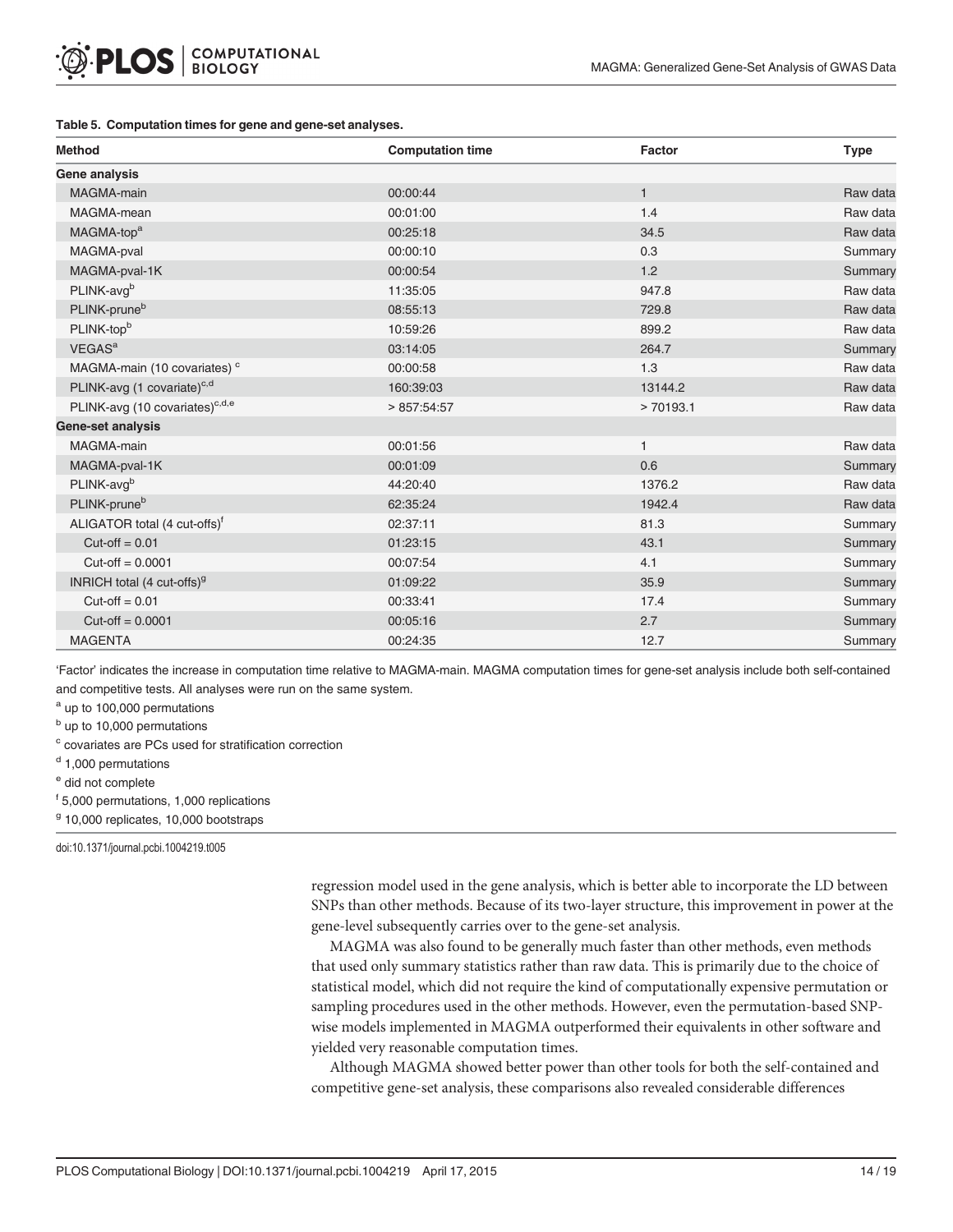<span id="page-15-0"></span>between the methods. This was most pronounced for the competitive gene-set analysis, with even results for individual methods showing significant variability based on the choice of cutoff. At present no comprehensive evaluation of the differences between existing gene-set analysis methods exists, leaving the causes and implications of these difference unclear. It is beyond the scope of this paper to perform such an evaluation, but the degree of discordance between most methods strongly suggests a need for future research in this direction. An additional caveat is that it is unknown to what extent the observed differences in power between methods may depend on the specific genetic architecture of Crohn's diseases, and as such generalizing the results to other genetic architectures must be done with caution.

The framework for MAGMA is built with future extensions in mind. Because of the twotiered structure of the gene-set analysis, alternative gene analysis models are straightforward to implement and are automatically available for use in the gene-set analysis. Similarly, the linear regression structure used to implement the gene-set analysis offers a high degree of extensibility. At present it enables analysis of continuous gene-level covariates as well as conditional analysis of gene-sets correcting for possible confounders, and the analysis of the CD data demonstrates that correction for confounders such as gene size and gene density is indeed strongly advised. The model is easily generalized to much more general gene-level linear regression models to allow for simultaneous analysis of multiple covariates and gene-sets, opening up a wide range of new testable hypotheses.

### Supporting Information

[S1 File.](http://www.plosone.org/article/fetchSingleRepresentation.action?uri=info:doi/10.1371/journal.pcbi.1004219.s001) Supplemental methods. (PDF)

[S2 File.](http://www.plosone.org/article/fetchSingleRepresentation.action?uri=info:doi/10.1371/journal.pcbi.1004219.s002) Supplemental tables. (PDF)

[S3 File.](http://www.plosone.org/article/fetchSingleRepresentation.action?uri=info:doi/10.1371/journal.pcbi.1004219.s003) Results for all Crohn's Disease gene and gene-set analyses. (XLSX)

[S1 Fig.](http://www.plosone.org/article/fetchSingleRepresentation.action?uri=info:doi/10.1371/journal.pcbi.1004219.s004) Validation of F-test for binary phenotypes. Empirical p-values were obtained for the CD data PC regression gene analysis by permutation of the F-statistic (A), in order to verify the accuracy of the asymptotic F-test p-values. An initial 100,000 permutations were computed for each gene. For genes with a very low initial empirical p-value (shown in blue and red) the number of permutations was increased to about 500 million to refine the empirical p-value. The dashed horizontal line indicates the lowest possible non-zero permutation p-value, genes with an empirical p-value of 0 are shown at half that minimum p-value in the plot (in red). The process was repeated using a subsample of the CD data skewed 4:1 towards cases (B) or controls (C); and with evenly divided subsamples of  $N = 1000$  (D),  $N = 500$  and  $N = 250$ . Only the initial 100,000 permutations were performed for these analyses, genes with an empirical p-value of 0 are again shown at half the minimum non-zero p-value (in blue). (TIFF)

[S2 Fig.](http://www.plosone.org/article/fetchSingleRepresentation.action?uri=info:doi/10.1371/journal.pcbi.1004219.s005) Comparison of linear and logistic model. Gene p-values were computed using a logistic regression model to compare against the linear regression model used in MAGMA. P-values were computed using either a Score test (A) or a Likelihood Ratio test (B). Because the Likelihood Ratio test appeared to have significantly more power than both the Score test and the MAGMA F-test, empirical p-values for the Likelihood Ratio test were computed by generating up to 10,000 permutations of the Likelihood Ratio statistic. This was compared to the asymptotic Likelihood Ratio test p-values (C), revealing a downward bias in the asymptotic p-values.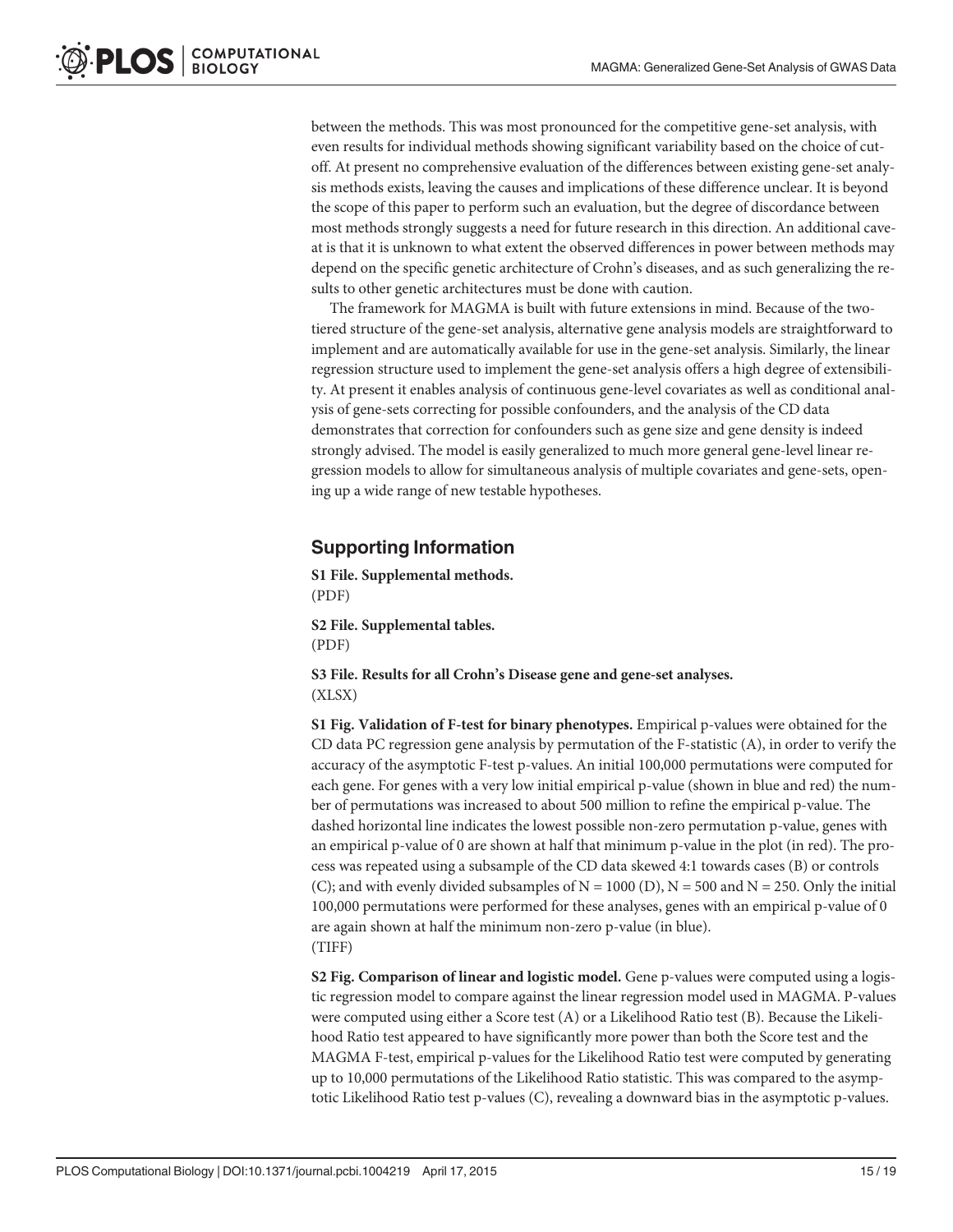The empirical p-values were then compared to the MAGMA F-test p-values (D), which shows that the apparent power advantage of the Likelihood Ratio test in (B) was due to the bias in the p-values.

(TIFF)

[S3 Fig.](http://www.plosone.org/article/fetchSingleRepresentation.action?uri=info:doi/10.1371/journal.pcbi.1004219.s006) The effect of genotype pruning. The pruning implemented in MAGMA was applied to the genes in the CD data at different levels of the prune factor f (default is 0.999), which reflects the proportion of the total variance in the raw genotype data that is retained after pruning. The original number of genotyped SNPs in each gene is plotted against the number of PCs retained after pruning. The regression slope gives an estimate of the average proportion of PCs to SNPs.



[S4 Fig.](http://www.plosone.org/article/fetchSingleRepresentation.action?uri=info:doi/10.1371/journal.pcbi.1004219.s007) Comparison of pruning to PLINK independent SNPs. The PLINK—indep option was used to obtain an estimate of the number of independent SNPs at different  $R^2$  values. The number of PCs retained by MAGMA at different values of the pruning factor f is plotted against the number of independent SNPs at the  $R^2$  value that provided the closest match. (TIFF)

[S5 Fig.](http://www.plosone.org/article/fetchSingleRepresentation.action?uri=info:doi/10.1371/journal.pcbi.1004219.s008) Evaluation of the genotype imputation procedure. MAGMA needs to impute missing genotype values in order to run the multiple regression model, which is done by single imputation using flanking SNPs. To validate this procedure a subset of genes was selected from the CD data, and genotype values in those genes were set to be missing for a specified fraction of all the genotype values (up to 10%), and gene p-values were then computed after using the imputation to fill in those missing values. Gene p-values were also computed for the original full data. For each fraction, missing data was simulated 100 times for each gene, and the 5<sup>th</sup> (black) and 95<sup>th</sup> (blue) quantiles of the p-values of each gene were computed and plotted against that gene's full data p-value.

(TIFF)

[S6 Fig.](http://www.plosone.org/article/fetchSingleRepresentation.action?uri=info:doi/10.1371/journal.pcbi.1004219.s009) Distribution of correlations between gene Z-statistics. Gene analysis was performed on the CD data, and a joint empirical distribution gene SSM values was generated using 4,611 permutations of the phenotype (since the sample size of the CD data is 4,611). The correlation matrix was then computed from this distribution. In addition, a correlation matrix for 13,172 uncorrelated genes was simulated by generating 4,611 permations for 13,172 genes and computing the correlation matrix. This provides the distribution of correlation coefficients that would be expected if the genes were uncorrelated. A QQ-plot of these expected correlation coefficients are plotted against the observed correlation coefficients in (A), showing a clear surplus of high positive correlations for the CD data genes. A QQ-plot using only correlations between genes more than 5 megabases apart (B) reveals that this is due to short-range correlations only.

(TIFF)

[S7 Fig.](http://www.plosone.org/article/fetchSingleRepresentation.action?uri=info:doi/10.1371/journal.pcbi.1004219.s010) Visualisation of the gene Z-statistic correlation matrix for chromosomes 5 and 6. Gene analysis was performed on the CD data, and a joint empirical distribution of the gene SSM values was generated using 4,611 permutations of the phenotype (since the sample size of the CD data is 4,611). The correlation matrix for chromosomes 5 and 6 was plotted, with individual pixels corresponding to a pair of genes and the color (from white to black) proportional to the absolute value of the correlation between those genes. Correlations with absolute value smaller than 0.05 are set to 0 to reduce noise. The yellow area corresponds to genes within 5 megabases of each other, corresponding to gene pairs for which MAGMA computes the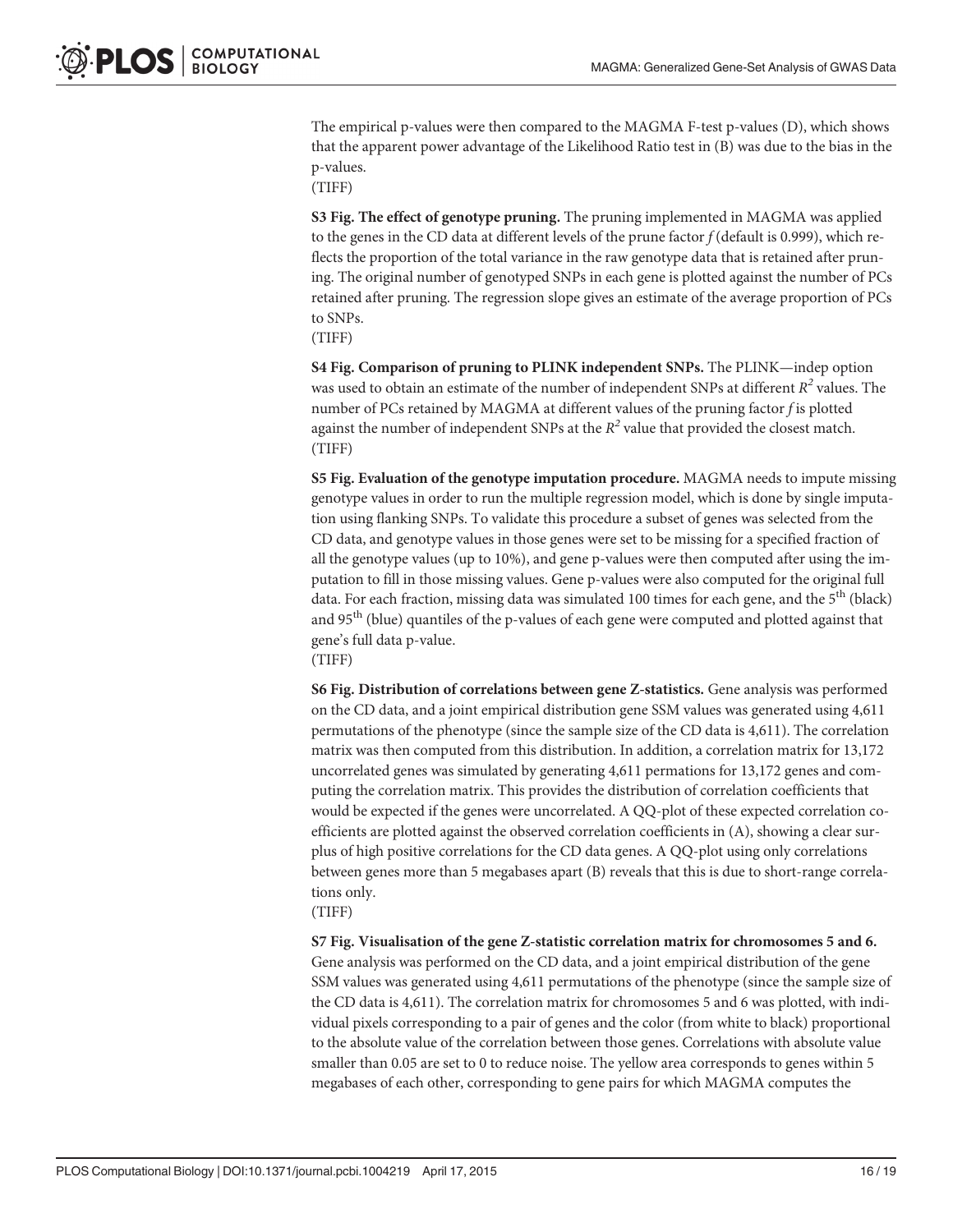<span id="page-17-0"></span>correlations (correlations between more distant genes are assumed to be 0); the dashed lines indicate the boundary between the two chromosomes. (TIFF)

[S8 Fig.](http://www.plosone.org/article/fetchSingleRepresentation.action?uri=info:doi/10.1371/journal.pcbi.1004219.s011) Quality of reference data-sets for summary statistics gene analysis. Summary statistics gene analysis of CD data SNP p-values was performed using different reference data-sets, using the SNP-wise mean  $\chi^2$  model. This was compared to the same SNP-wise analysis performed on the raw CD genotype data. Grey points correspond to genes not covered by the reference data-set. The reference data-sets used are (A) the CD data itself, (B) the 1,000 Genomes European panel (97 missing genes), (C) the HapMap 3 European panel (375 missing genes) and (D) the HapMap 3 African panel (623 missing genes). (TIFF)

[S9 Fig.](http://www.plosone.org/article/fetchSingleRepresentation.action?uri=info:doi/10.1371/journal.pcbi.1004219.s012) Comparison of VEGAS and PLINK with matched MAGMA SNP-wise models. Gene −log10 p-values from the CD data gene analysis for equivalent gene test-statistics implemented in different tools. The gene test-statistics used are (A) the mean  $\chi^2$  statistic in MAGMA and PLINK, (B) the top  $\chi^2$  statistic in MAGMA and PLINK, (C) the mean  $\chi^2$  statistic in MAGMA and VEGAS with analysis based on SNP p-values and HapMap 3 reference data and (D) the mean  $\chi^2$  statistic in MAGMA on raw data and with analysis based on SNP p-values and Hap-Map 3 reference data.



[S10 Fig.](http://www.plosone.org/article/fetchSingleRepresentation.action?uri=info:doi/10.1371/journal.pcbi.1004219.s013) Comparison of MAGMA gene analysis models with and without PCs as covariates. Gene −log10 p-values from the CD data gene analysis for the three MAGMA gene analysis models with 10 PCs as covariates to correct for stratification, and without. P-values below  $10^{-8}$ are truncated to  $10^{-8}$  (grey points) to preserve the visibility of the other points. (TIFF)

[S11 Fig.](http://www.plosone.org/article/fetchSingleRepresentation.action?uri=info:doi/10.1371/journal.pcbi.1004219.s014) Comparison of MAGMA gene analysis models with and without 10kb window. Gene −log10 p-values from the CD data gene analysis for the three MAGMA gene analysis models with additional 10 kilobase window around the transcription start and stop sites, and without. Genes only present in the 10 kilobase window analyses are omitted. P-values below  $10^{-8}$  are truncated to  $10^{-8}$  (grey points) to preserve the visibility of the other points. (TIFF)

[S12 Fig.](http://www.plosone.org/article/fetchSingleRepresentation.action?uri=info:doi/10.1371/journal.pcbi.1004219.s015) Comparison of MAGMA competitive gene analysis with and without correction for gene size and gene density. Gene −log10 p-values from the CD data analyses. When the correction is turned on (the default setting), the gene-set effect is conditioned on gene size and gene density. Grey dashed lines represent the Bonferroni-corrected significance threshold. The effective size of the gene (number of PCs in the gene after pruning) is used as a measure of gene size, the ratio of effective size and total number of SNPs as a measure of gene density. The correction is achieved by entering gene size and gene density, as well as the log of both, as predictors in the generalized gene-set analysis model alongside the gene-set indicator variable. (TIFF)

## Author Contributions

Conceived and designed the experiments: CAdL JMM TH DP. Performed the experiments: CAdL. Analyzed the data: CAdL. Wrote the paper: CAdL JMM TH DP.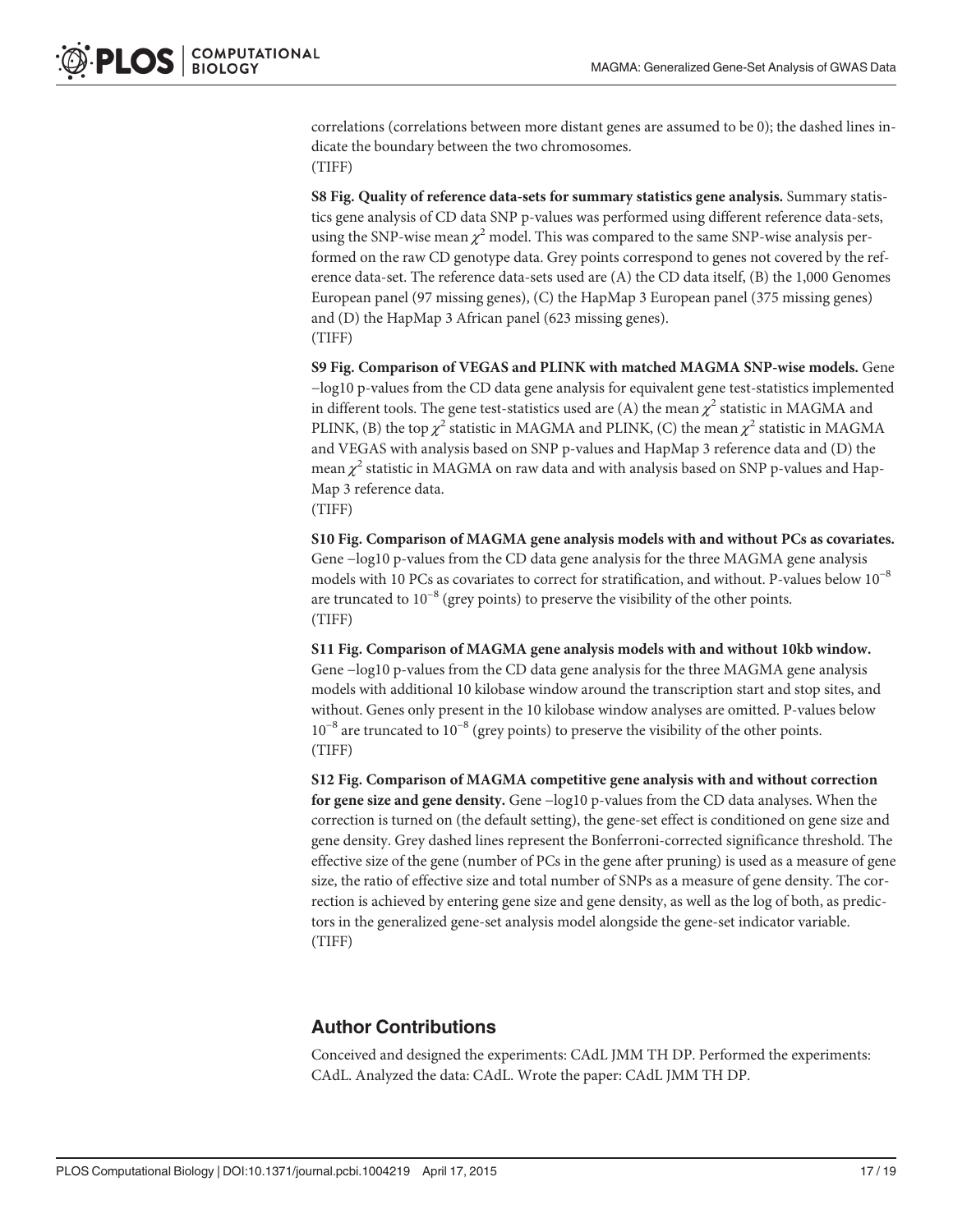#### <span id="page-18-0"></span>References

- [1.](#page-2-0) Visscher PM, Brown MA, McCarthy MI, Yang J (2012) Five years of GWAS discovery. Am J Hum Genet 90: 7–24. doi: [10.1016/j.ajhg.2011.11.029](http://dx.doi.org/10.1016/j.ajhg.2011.11.029) PMID: [22243964](http://www.ncbi.nlm.nih.gov/pubmed/22243964)
- [2.](#page-2-0) Manolio TA, Collins FS, Cox NJ, Goldstein DB, Hindorff LA, et al. (2009) Finding the missing heritability of complex diseases. Nature 461: 747–753. doi: [10.1038/nature08494](http://dx.doi.org/10.1038/nature08494) PMID: [19812666](http://www.ncbi.nlm.nih.gov/pubmed/19812666)
- [3.](#page-2-0) Lee SH, Wray NR, Goddard ME, Visscher PM (2011) Estimating missing heritability for disease from genome-wide association studies. Am J Hum Genet 88: 294–305. doi: [10.1016/j.ajhg.2011.02.002](http://dx.doi.org/10.1016/j.ajhg.2011.02.002) PMID: [21376301](http://www.ncbi.nlm.nih.gov/pubmed/21376301)
- [4.](#page-2-0) Lango Allen H, Estrada K, Lettre G, Berndt SI, Weedon MN, et al. (2010) Hundreds of variants clustered in genomic loci and biological pahtways affect human height. Nature 467: 832–838. doi: [10.1038/](http://dx.doi.org/10.1038/nature09410) [nature09410](http://dx.doi.org/10.1038/nature09410) PMID: [20881960](http://www.ncbi.nlm.nih.gov/pubmed/20881960)
- [5.](#page-2-0) Ripke S, O'Dushlaine C, Chambert K, Moran JL, Kähler AK, et al. (2013) Genome-wide association analysis identifies 13 new risk loci for schizophrenia. Nat Genet 45: 1150–1159. doi: [10.1038/ng.2742](http://dx.doi.org/10.1038/ng.2742) PMID: [23974872](http://www.ncbi.nlm.nih.gov/pubmed/23974872)
- [6.](#page-2-0) Speliotes EK, Willer CJ, Berndt SI, Monda KL, Thorleifsson G, et al. (2010) Association analyses of 249,796 individuals reveal 18 new loci associated with body mass index. Nat Genet 42: 937–948. doi: [10.1038/ng.686](http://dx.doi.org/10.1038/ng.686) PMID: [20935630](http://www.ncbi.nlm.nih.gov/pubmed/20935630)
- [7.](#page-2-0) Wang L, Jia P, Wolfinger RD, Chen X, Zhao Z (2011) Gene set analysis of genome-wide association studies: methodological issues and perspectives. Genomics 98: 1-8. doi: [10.1016/j.ygeno.2011.04.](http://dx.doi.org/10.1016/j.ygeno.2011.04.006) [006](http://dx.doi.org/10.1016/j.ygeno.2011.04.006) PMID: [21565265](http://www.ncbi.nlm.nih.gov/pubmed/21565265)
- [8.](#page-3-0) Purcell S, Neale B, Todd-Brown K, Thomas L, Ferreira MA, et al. (2007) PLINK: a toolset for whole-genome association and population-based linkage analysis. Am J Hum Genet 81: 559–575. PMID: [17701901](http://www.ncbi.nlm.nih.gov/pubmed/17701901)
- [9.](#page-3-0) Holmans P, Green EK, Pahwa JS, Ferreira MA, Purcell SM, et al. (2009) Gene ontology analysis of GWA study data sets provides insights into the biology of bipolar disorder. Am J Hum Genet 85: 13– 24. doi: [10.1016/j.ajhg.2009.05.011](http://dx.doi.org/10.1016/j.ajhg.2009.05.011) PMID: [19539887](http://www.ncbi.nlm.nih.gov/pubmed/19539887)
- [10.](#page-3-0) Lee PH, O'Dushlaine C, Thomas B, Purcell SM (2012) INRICH: interval-based enrichment analysis for genome-wide association studies. Bioinformatics 28: 1797–1799. doi: [10.1093/bioinformatics/bts191](http://dx.doi.org/10.1093/bioinformatics/bts191) PMID: [22513993](http://www.ncbi.nlm.nih.gov/pubmed/22513993)
- 11. Lips ES, Cornelisse LN, Toonen RF, Min JL, Hultman CM, et al. (2012) Functional gene group analysis identifies synaptic gene groups as risk factor for schizophrenia. Mol Psychiatry 17: 996–1006. doi: [10.](http://dx.doi.org/10.1038/mp.2011.117) [1038/mp.2011.117](http://dx.doi.org/10.1038/mp.2011.117) PMID: [21931320](http://www.ncbi.nlm.nih.gov/pubmed/21931320)
- [12.](#page-3-0) Segrè AV, DIAGRAM Consortium, MAGIC investigators, Groop L, Mootha VK, et al. (2010) Common inherited variation in mitochondrial genes is not enriched for associations with type 2 diabetes or related glycemic traits. PLOS Genet 6.
- [13.](#page-2-0) Wang K, Mingyao L, Bucan M (2007) Pathway-based approaches for analysis of genomewide association studies. Am J Hum Genet 81: 1278–1283. PMID: [17966091](http://www.ncbi.nlm.nih.gov/pubmed/17966091)
- [14.](#page-2-0) Moskvina V, Schmidt KM, Vedernikov A, Owen MJ, Craddock N, et al. (2012) Permutation-based approaches do not adequately allow for linkage disequilibrium in gene-wide multi-locus association analysis. Eur J Hum Genet 20: 890–896. doi: [10.1038/ejhg.2012.8](http://dx.doi.org/10.1038/ejhg.2012.8) PMID: [22317971](http://www.ncbi.nlm.nih.gov/pubmed/22317971)
- [15.](#page-3-0) The Wellcome Trust Case Control Consortium (2007) Genome-wide association study of 14,000 cases of seven common diseases and 3,000 shared controlds. Nature 447: 661–678. PMID: [17554300](http://www.ncbi.nlm.nih.gov/pubmed/17554300)
- [16.](#page-3-0) Subramanian A, Tamayo P, Mootha VK, Mukherjee S, Ebert BL, et al. (2005) Gene set enrichment analysis: a knowledge-based approach for interpreting genome-wide expression profiles. PNAS 102: 15545–15550. PMID: [16199517](http://www.ncbi.nlm.nih.gov/pubmed/16199517)
- [17.](#page-3-0) Liu JZ, McRea AF, Nyholt DR, Medland SE, Wray NR, et al. (2010) A versatile gene-based test for genome-wide association studies. Am J Hum Genet 87: 139–145. doi: [10.1016/j.ajhg.2010.06.009](http://dx.doi.org/10.1016/j.ajhg.2010.06.009) PMID: [20598278](http://www.ncbi.nlm.nih.gov/pubmed/20598278)
- [18.](#page-3-0) Massy WF (1965) Principal components regression in exploratory statistical research. J Am Stat Assoc 60: 234–256.
- [19.](#page-5-0) Li M, Kwan JS, Sham PC (2012) HYST: A hybrid set-based test for genome-wide association studies, with application to protein-protein interaction-based association analysis. Am J Hum Genet 91: 478– 488. doi: [10.1016/j.ajhg.2012.08.004](http://dx.doi.org/10.1016/j.ajhg.2012.08.004) PMID: [22958900](http://www.ncbi.nlm.nih.gov/pubmed/22958900)
- [20.](#page-5-0) Brown M (1975) A method for combining non-independent, one-sided tests of significance. Biometrics 31: 987–992.
- [21.](#page-5-0) Hou C (2005) A simple approximation for the distribution of the weighted combination of non-independent or independent probabilities. Stat Probabil Lett 73: 179–187.